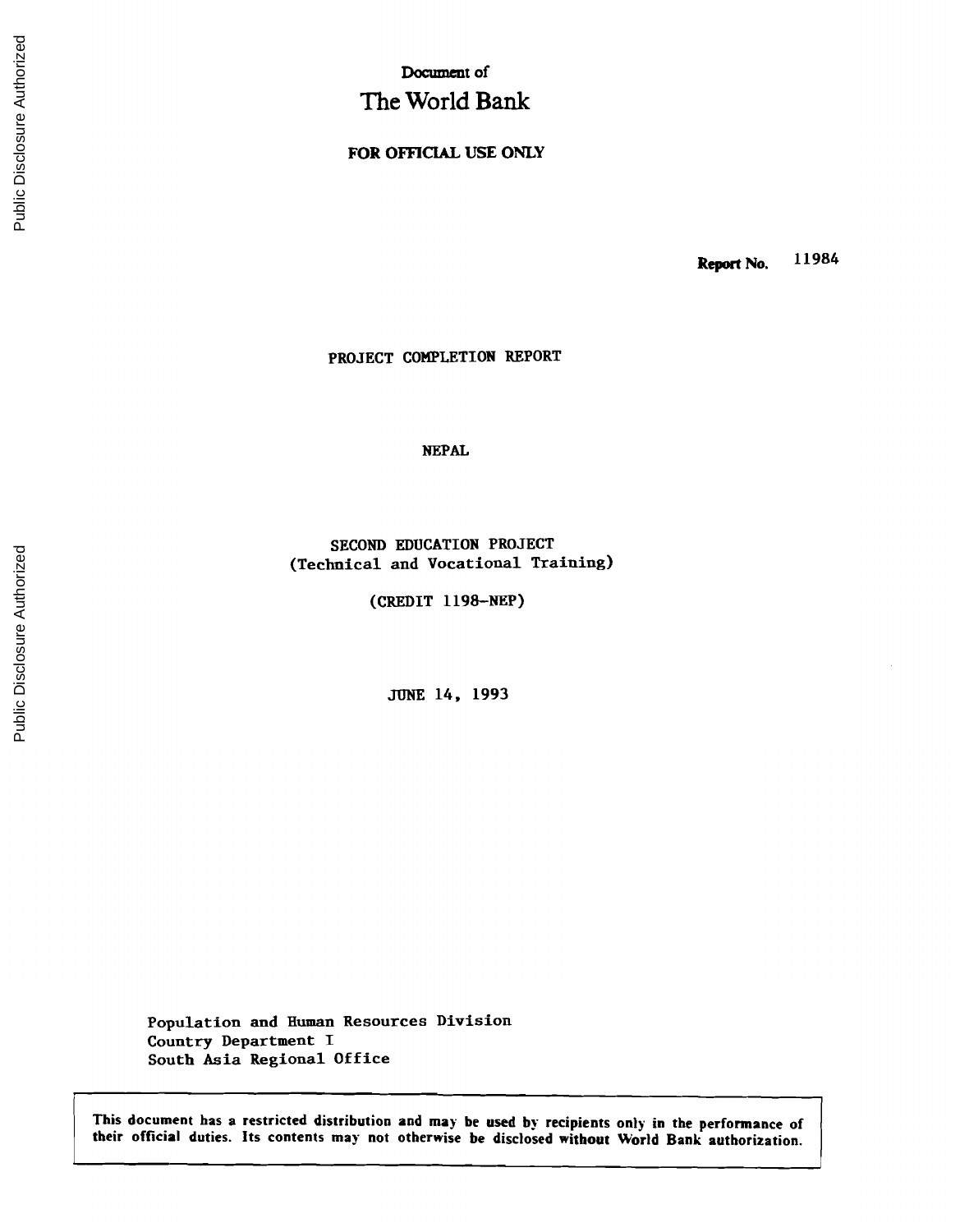CURRENCY EOUIVALENTS December 1981

Nepalese Rupees (NRs) = US\$ 7.58  $US$1.00 - NRs 13.2$ 

September, 1991

 $US$1.00$  = NRs 42.7<br>NRs 100 = US\$ 2.34 US\$ 2.34

FISCAL YEAR

July 16 - July 15

#### ABBREVIATIONS

|                                 | Chief Technical Adviser                             |
|---------------------------------|-----------------------------------------------------|
|                                 | Council for Technical Education and Vocational      |
|                                 | Training                                            |
|                                 | Development Credit Agreement                        |
|                                 | His Majesty's Government of Nepal                   |
| $\blacksquare$                  | International Development Association               |
|                                 | International Labor Organization                    |
|                                 | Institute of Engineering, Tribhuvan University      |
| $\blacksquare$                  | National Skill Testing Authority                    |
| $\overline{\phantom{a}}$        | National Skill Testing Board                        |
| $\blacksquare$                  | Project Completion Report                           |
|                                 | Project Implementation Unit                         |
| $\frac{1}{2}$                   | Public Service Commission                           |
| $\frac{1}{2}$ and $\frac{1}{2}$ | Special Drawing Rights                              |
| $\blacksquare$                  | Skill Testing Division                              |
|                                 | Technical Assistance                                |
| $\blacksquare$                  | United Nations Development Programme                |
|                                 | United Nations Educational, Scientific and Cultural |
|                                 | Organization                                        |
|                                 | Western Regional Campus of IOE, Pokhara             |
|                                 | $\sim$ $\sim$<br><b>Contract Contract</b><br>$\sim$ |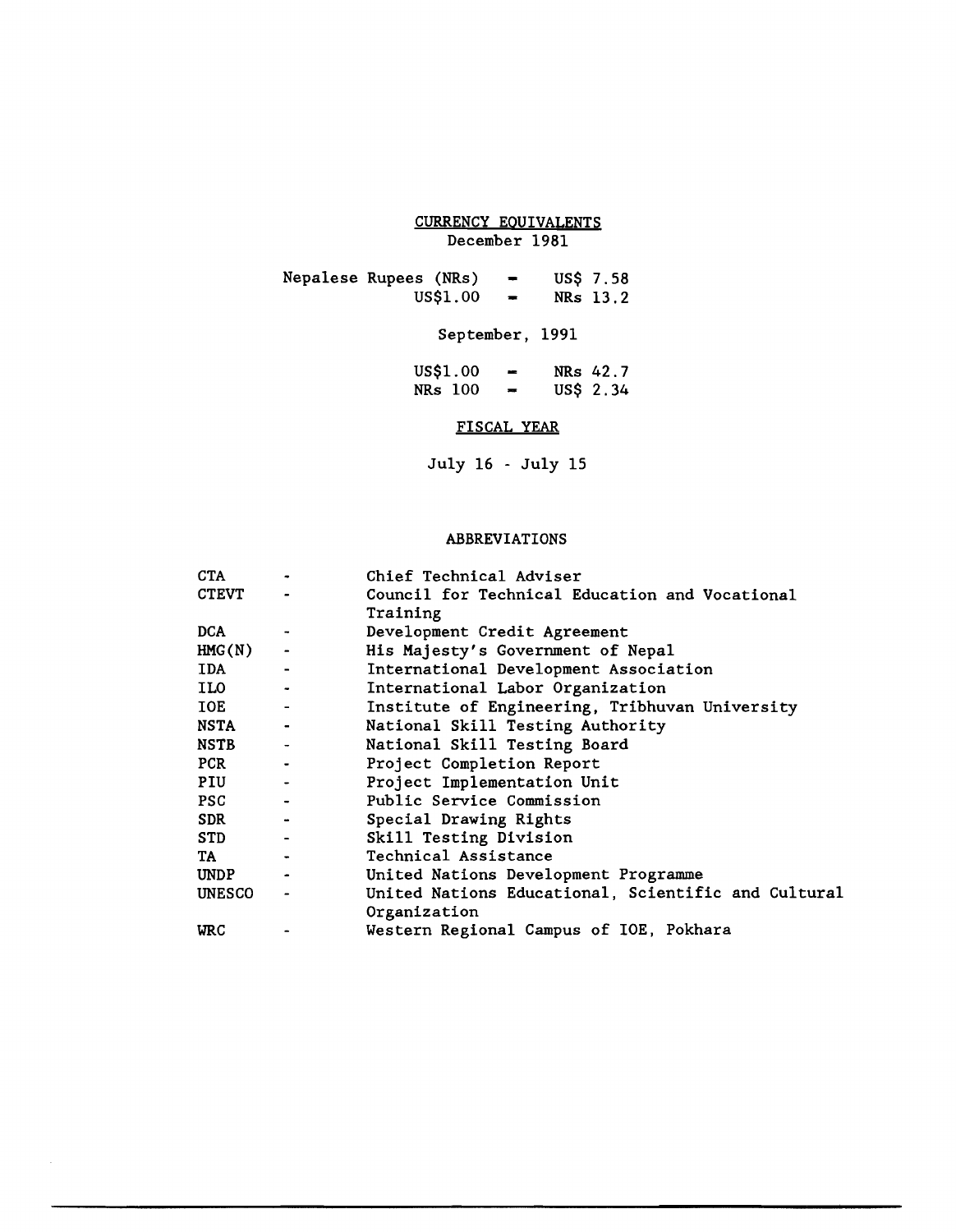THE **WORU) BANK Washington, D.C. 20433 U.S.A.** 

**(Mice of Dlrector-General Operations Evaluation** 

June 14, 1993

#### **MEMORANDUM TO THE EXEXUTIVE DIRECTORS AND THE PRESIDENT**

#### **SUBJECT:** Project Completion Report on Nepal Second Education Project (Technical and Vocational Training) (Cr. 1198-NEP)

Attached is the Project Completion Report on Nepal - Second Education Project (Technical and Vocational Training) (Credit 1198-NEP) prepared by the South Asia Regional Office with Part **II** contributed by the Borrower. The report gives an adequate assessment of project achievements.

This project outcome is rated as satisfactory: it met in large part the objectives of increasing training capacities for craftsmen and engineering technicians and improving training standards.

Institution building under the project has been substantial. However, the sustainability of the achievements remains uncertain as the effective demand for the training offered appears unsteady. The Government is looking at possibilities OF making better use of facilities and staff.

This project may be audited along with three subsequent operations in the sector which are nearing completion.

 $\overrightarrow{r}$ 

Attachment

This document has a restricted distribution and may be used by recipients only in the performance of their official **dutlea. L content8 may not othemire be diwlored without World Bank authorization.**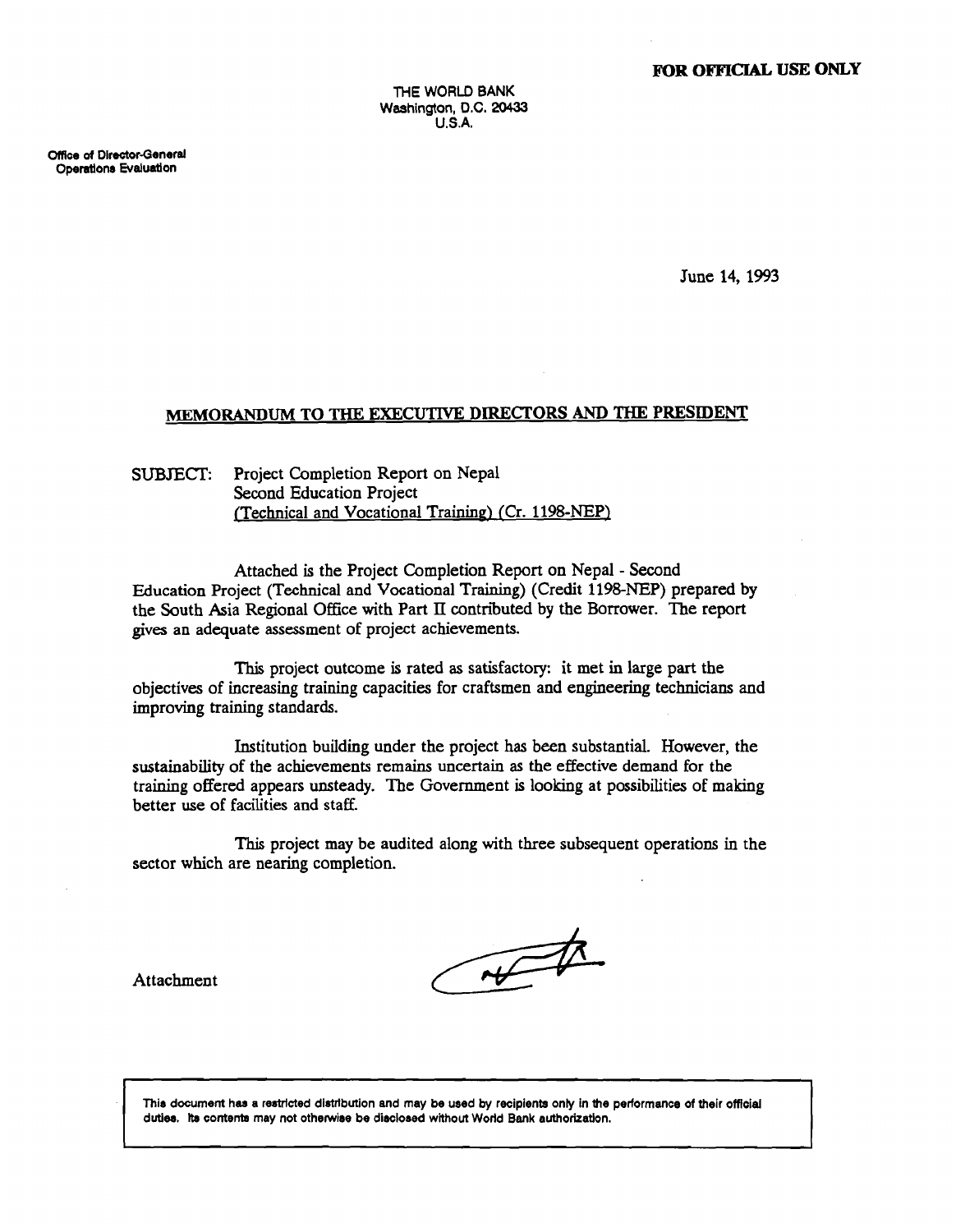$\label{eq:2.1} \frac{1}{\sqrt{2}}\int_{0}^{\infty}\frac{1}{\sqrt{2\pi}}\left(\frac{1}{\sqrt{2\pi}}\right)^{2}d\mu\left(\frac{1}{\sqrt{2\pi}}\right)\frac{d\mu}{d\mu}d\mu\left(\frac{1}{\sqrt{2\pi}}\right).$ 

 $\label{eq:2.1} \frac{1}{\sqrt{2}}\int_{\mathbb{R}^3}\frac{1}{\sqrt{2}}\left(\frac{1}{\sqrt{2}}\right)^2\frac{1}{\sqrt{2}}\left(\frac{1}{\sqrt{2}}\right)^2\frac{1}{\sqrt{2}}\left(\frac{1}{\sqrt{2}}\right)^2\frac{1}{\sqrt{2}}\left(\frac{1}{\sqrt{2}}\right)^2.$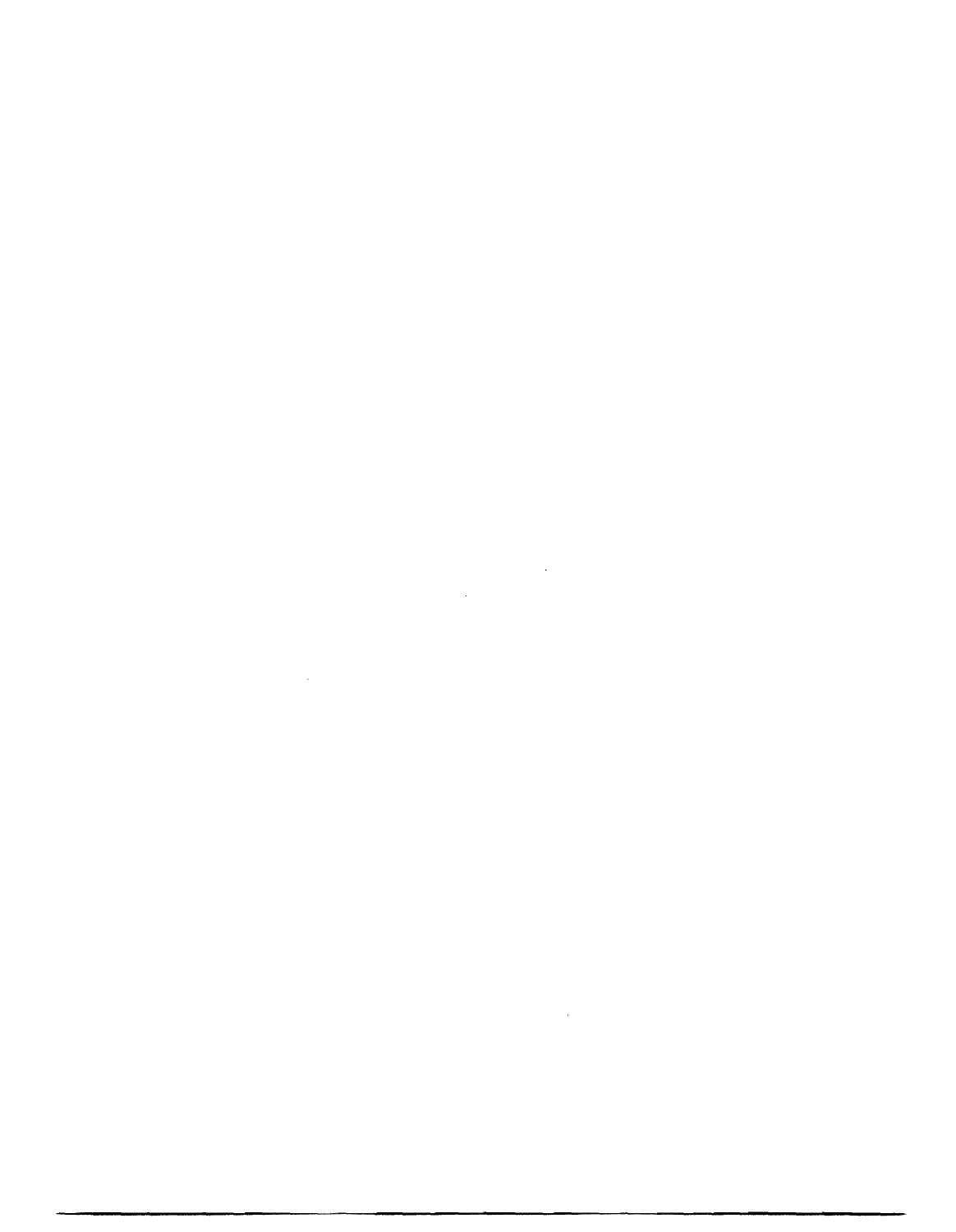#### **FOR OFFICIAL USE ONLY**

#### NEPAL SECOND EDUCATION PROJECT (Technical and Vocational Training) (Cr. 1198-NEP)

#### PROJECT COMPLETION REPORT

|         |                                                                                         | FOR OFFICIAL USE ONLY          |
|---------|-----------------------------------------------------------------------------------------|--------------------------------|
|         |                                                                                         |                                |
|         | NEPAL<br>SECOND EDUCATION PROJECT (Technical and Vocational Training)<br>(Cr. 1198-NEP) |                                |
|         | PROJECT COMPLETION REPORT                                                               |                                |
|         | Table of Contents                                                                       |                                |
|         |                                                                                         | Page No.<br>$\mathbf{1}$       |
|         |                                                                                         | <b>111</b>                     |
|         | PROJECT REVIEW FROM BANK PERSPECTIVE                                                    | 1                              |
| PART I  | Project Background                                                                      | $\mathbf{1}$<br>$\overline{2}$ |
|         | Project Objectives and Description<br>Project Design and Organisation                   | $\overline{\mathbf{3}}$        |
|         | Project Implementation                                                                  | 4<br>6 <sub>1</sub>            |
|         | Project Sustainability                                                                  | $\overline{7}$                 |
|         |                                                                                         | 8                              |
|         | Borrower Performance<br>Project Relationships                                           | 9<br>9                         |
|         | Consulting Services                                                                     | 9                              |
| PART II | Project Documentation and Data<br>PROJECT REVIEW FROM BORROWER PERSPECTIVE              | 9<br>11                        |
|         |                                                                                         | 11                             |
|         | Project Administration and Management                                                   | 11                             |
|         | Professional Services and Building Design                                               | 12<br>12                       |
|         |                                                                                         | 12                             |
|         |                                                                                         | 13                             |
|         | Technical Assistance                                                                    | 13                             |
|         | Instructional and Consumable Materials                                                  | 13<br>13                       |

This document has a restricted distribution and may be used by recipients only in the performance<br>of their official duties. Its contents may not otherwise be disclosed without World Bank authorization.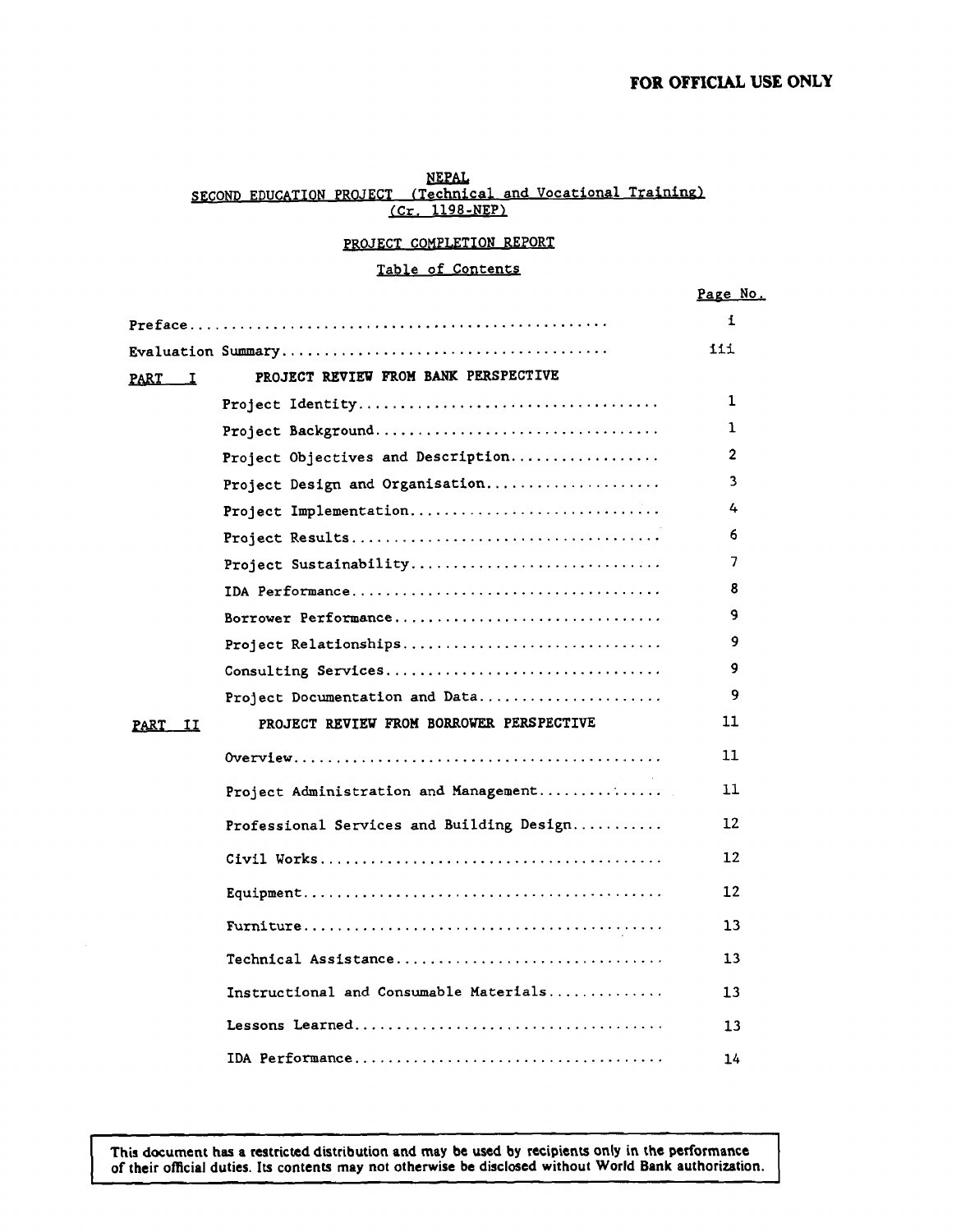| PART III       | TABLES AND STATISTICAL INFORMATION                 |  |  | -15  |
|----------------|----------------------------------------------------|--|--|------|
| <b>TABLES:</b> | 1. Related IDA Credits                             |  |  | - 16 |
|                | 2. Project Timetable                               |  |  | - 17 |
|                | 3. Admission and Output of Students, 1987-1991     |  |  | - 18 |
|                | 4. Disbursement of Credit Proceeds (Est./Actual)   |  |  | - 19 |
|                | 5. Project Costs by Expenditure Category           |  |  | - 20 |
|                | 6. Allocation of Credit Proceeds by Disb. Category |  |  | 21   |
|                | 7. Project Financing (Estimated/Actual)            |  |  | -22  |
|                | 8. Compliance with Credit Covenants                |  |  | -23  |
|                | 9. Staff Inputs by Stage of Project Cycle          |  |  | 27   |

**MAP IBRD 15593** 

 $\sim$   $\alpha$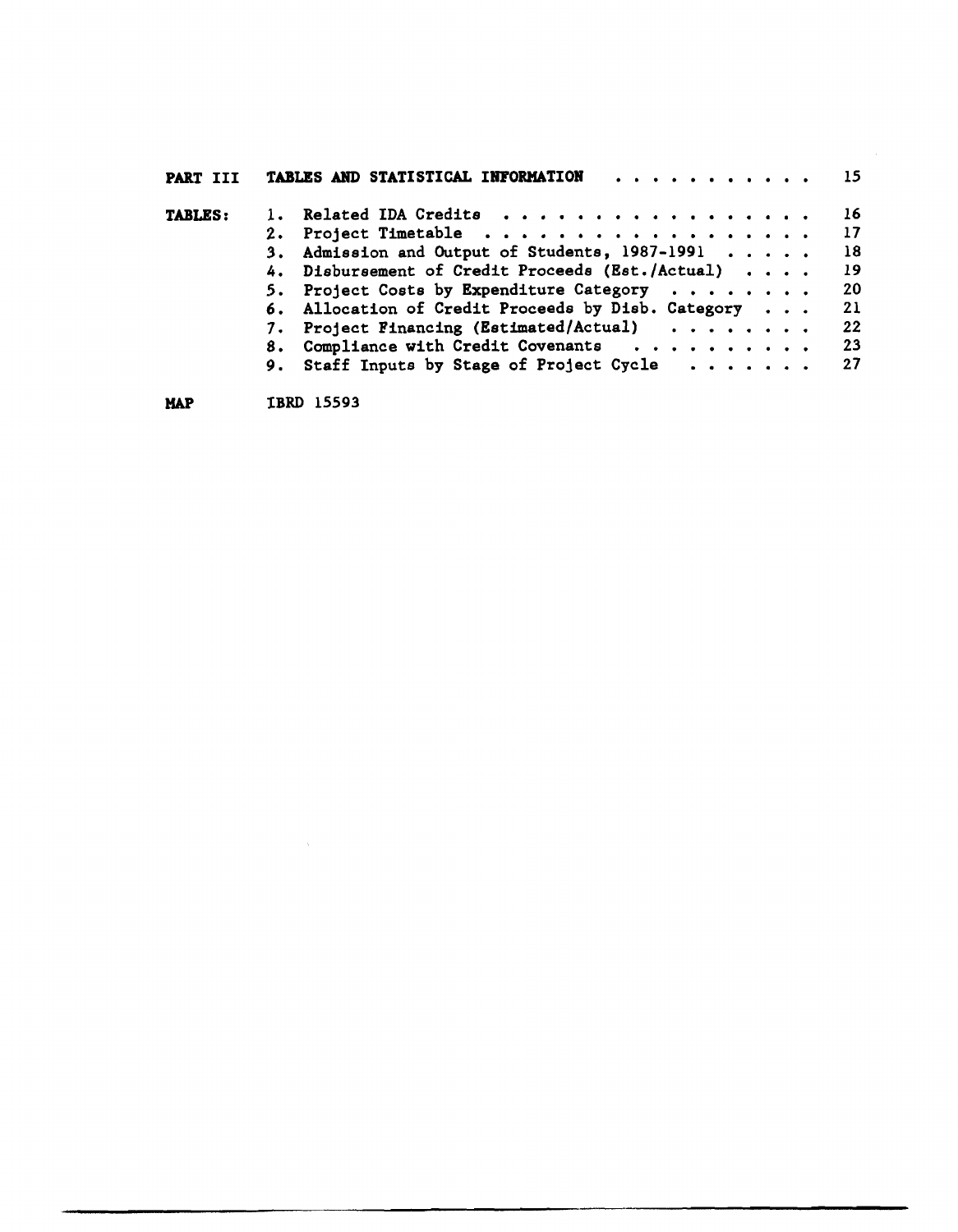#### NEPAL

#### SECOND EDUCATION PROJECT (Technical and Vocational Training)

#### $(Cr. 1198-NEP)$

#### PROJECT COMPLETION REPORT

#### PREFACE

This is the Project Completion Report (PCR) for the Second Education Project in Nepal (Technical and Vocational Training) for which Cr. 1198-NEP in the amount of SDR 12.5 million (US\$ 14.3 million equivalent) was approved on December 22, 1981. The Credit was 79.5% disbursed, and the last disbursement was on June 11, 1992. The remaining balance of SDR 2.57 million (US\$ 2.93 million equivalent) was cancelled on September 23, 1992. The Project was cofinanced with the United Nations Development Programme (UNDP) which provided US\$ 3.23 million for technical assistance.

The PCR was jointly prepared by the Population and Human Resources Division of the South Asia Country Department 1 (Preface, Evaluation Summary, Parts I and 111) and the Borrower (Part 11, and selected information included in Part 111).

Preparation of this PCR was initiated during IDA's final supervision of the project during November 1991, and is based, inter alia, on the Staff Appraisal Report, the Development Credit Agreement (DCA), supervision reports, correspondence between IDA and the Borrower, interviews with officials of the Tribhuvan University and Institute of Engineering, the Terminal Report of UNDP technical assistance, and internal IDA memoranda.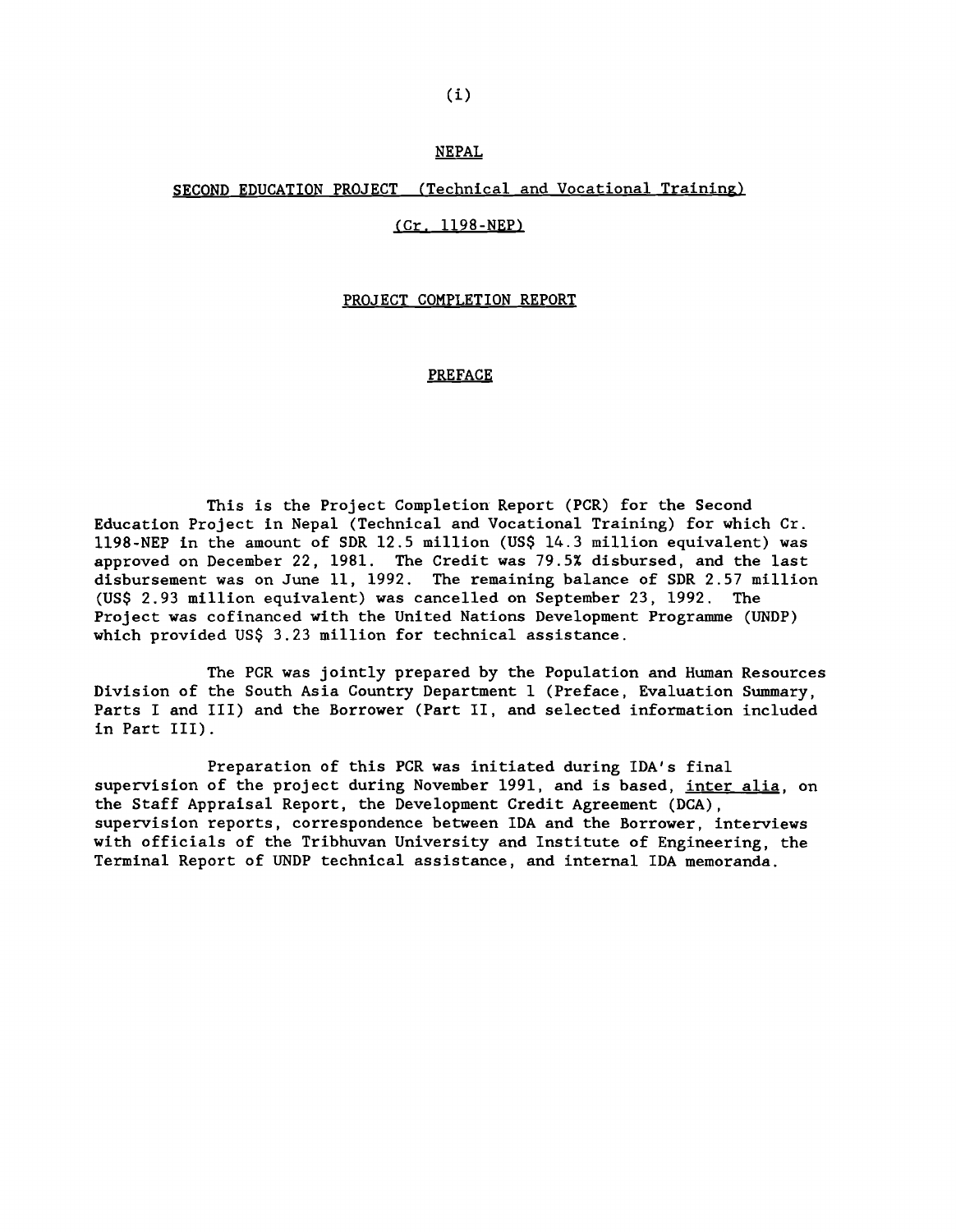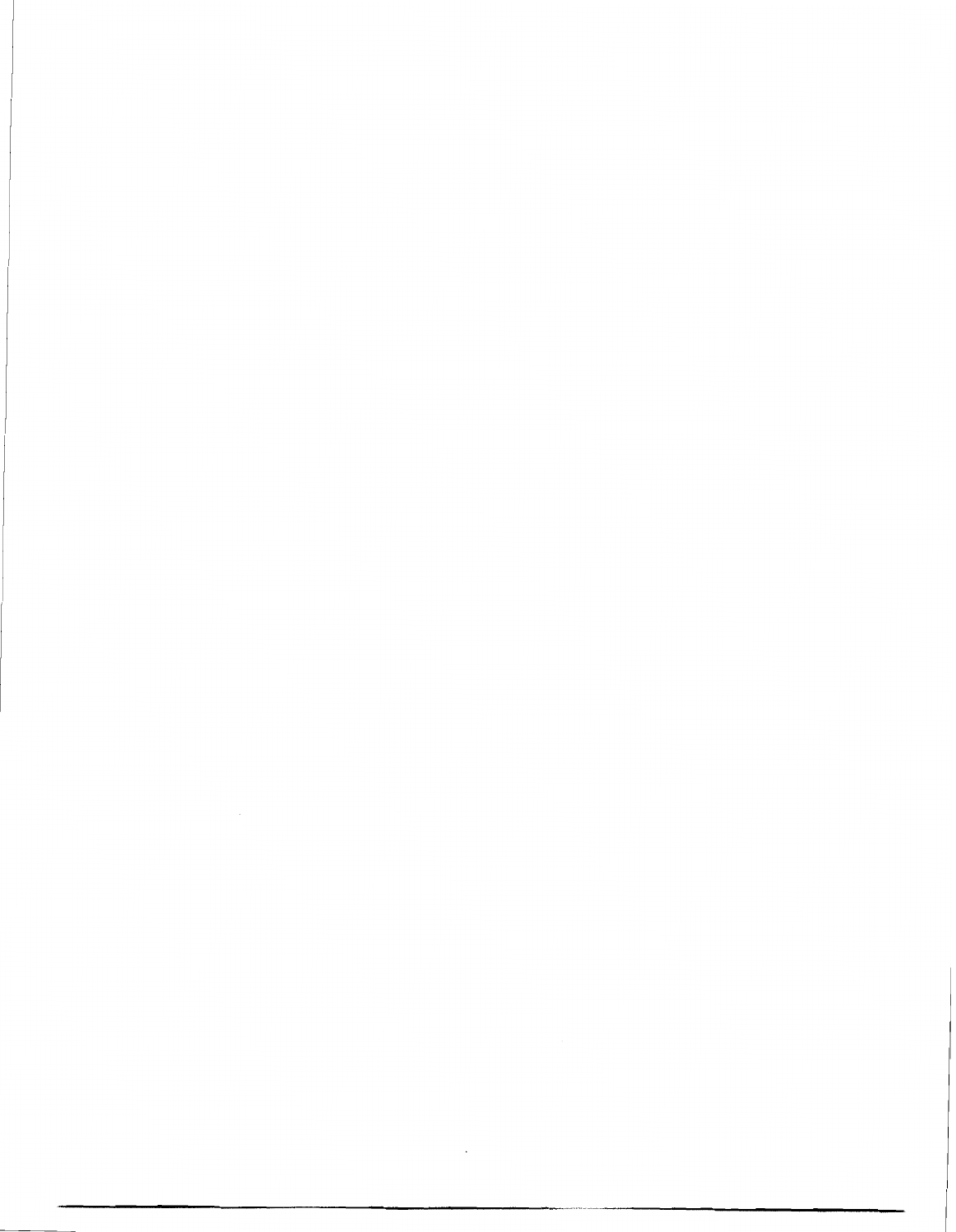#### NEPAL

#### SECOND EDUCATION PROJECT (Technical and Vocational Training)

#### (Cr. 1198-NEP)

#### PROJECT COMPLETION REPORT

#### EVALUATION SUMMARY

(i) Project objectives (para 2) The Project objectives were (i) to increase the supply of skilled craftsmen with basic engineering skills and of civil, electrical and mechanical engineering technicians needed to implement Nepal's development programs; (ii) to improve the relevance and quality of all trade skills training throughout the country through the establishment of national skill standards, to be incorporated into public service standards for appointment and promotion; and (iii) to enhance the career prospects for skilled craftsmen and technicians in the public service through the introduction of appropriate career structures. Finally, the project would contribute to the further development of the education sector through improved planning and project preparation and evaluation studies.

(ii) Implementation Experience (section E) Implementation was subject to serious delays, due to (a) late finalization of buildings design; (b) poor performance of the main building contractor, and consequent delays in equipment procurement; (c) delayed establishment of the National Skill Testing Authority; (d) failure to implement a plan to improve the appointment and career development opportunities of skilled craftsmen and technicians in the public service, and (e) initial delays in assembling a team of technical assistance consultants.

(iii) -(section By the revised closing date, the project had achieved or was about to achieve its main objectives. The Center at Pokhara was built, equipped and staffed. Three hundred and twenty three technicians and 245 one-year craft trainees had received training, which corresponds to appraisal estimates. The project has provided training opportunities in hitherto neglected parts of the Country. About 25 of the first batch of craft trainees have set up their own small businesses, demonstrating the project's potential for stimulating local opportunities of employment creation. Trade testing and certification systems developed under the project are now implemented under the Council for Technical Education and Vocational Training (CTEVT) which was established in 1988. Trade advisory committees have been established, fifty-two trade standards have been developed, and annual trade tests have been conducted since 1985. A government task-force reported in 1989 on Career Progress Opportunities for Technicians and Tradesmen. It is expected that its recommendations for enhancing these opportunities will be reflected in changed regulations to be proposed by the National Education Commission.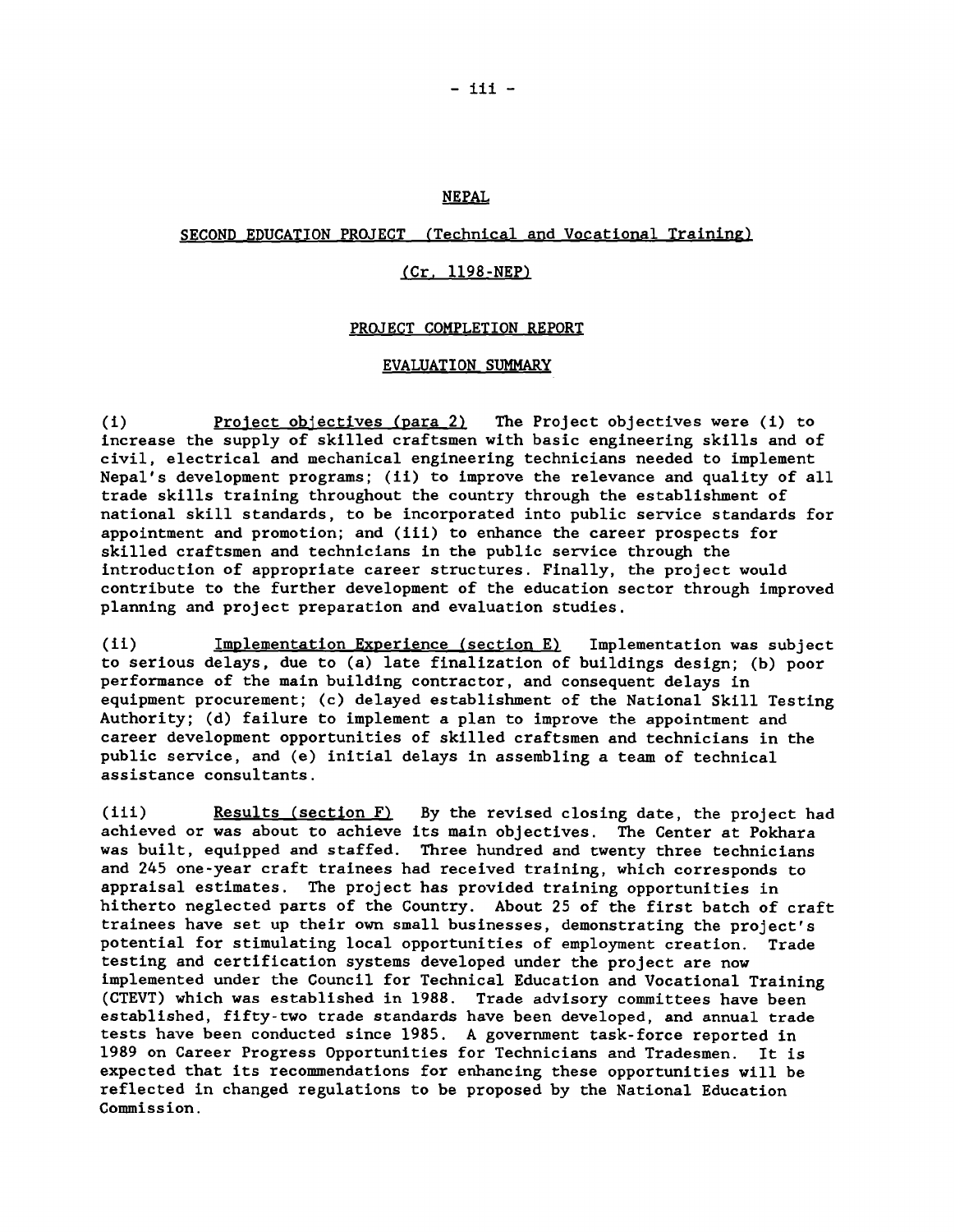(iv) Sustainability (section **G)** Under the auspices of the successor Engineering Education Project (Cr.2044-NEP), a Workshop on Sustainability of Projects in the Institute of Engineering took place in Kathmandu in May 1992. In consequence, a task-force was established comprising senior staff of the Institute, and representatives of the public and private sectors. The taskforce will identify issues and make recommendations for enhancing sustainability of the Institute's development program. At the Pokhara campus, contracts for local training services are helping to provide continuing staff incentives and to improve facilities. Further opportunities are being explored for staff of the Center to provide training and consultant services. Long-term sustainability will depend on continuing local commitment to the concept and objectives of the project, which in turn will depend on its perceived contribution to meeting skilled manpower needs and creating job opportunities. Changes in career progression regulations in the public service will stimulate demand for training opportunities available through the project.

(v) Lessons learned Some of the lessons learned are: (a) sustainable training programs, especially in areas offering limited jobs, require linkage to established industry, student counselling programs, and assistance in creating small enterprises and self-employment opportunities: this was insufficiently recognized in the project design; (b) where major policy issues such as employment conditions in the public service are beyond the control of a project, but central to its concept, suitable implementation arrangements need to be made: the Project Implementation Unit was internal to the Institute of Engineering, and no mechanisms were created to improve career prospects for technicians and skilled craftsmen in government service; (c) serious problems and delays in construction and equipment can divert attention from wider issues of policy implementation under other components: the supervision reports reflect this emphasis; (d) early identification and regular review of key project performance indicators can ensure balanced supervision, and help to highlight areas requiring particular attention: key indicators were developed during the third year of project implementation, but were not regularly applied thereafter.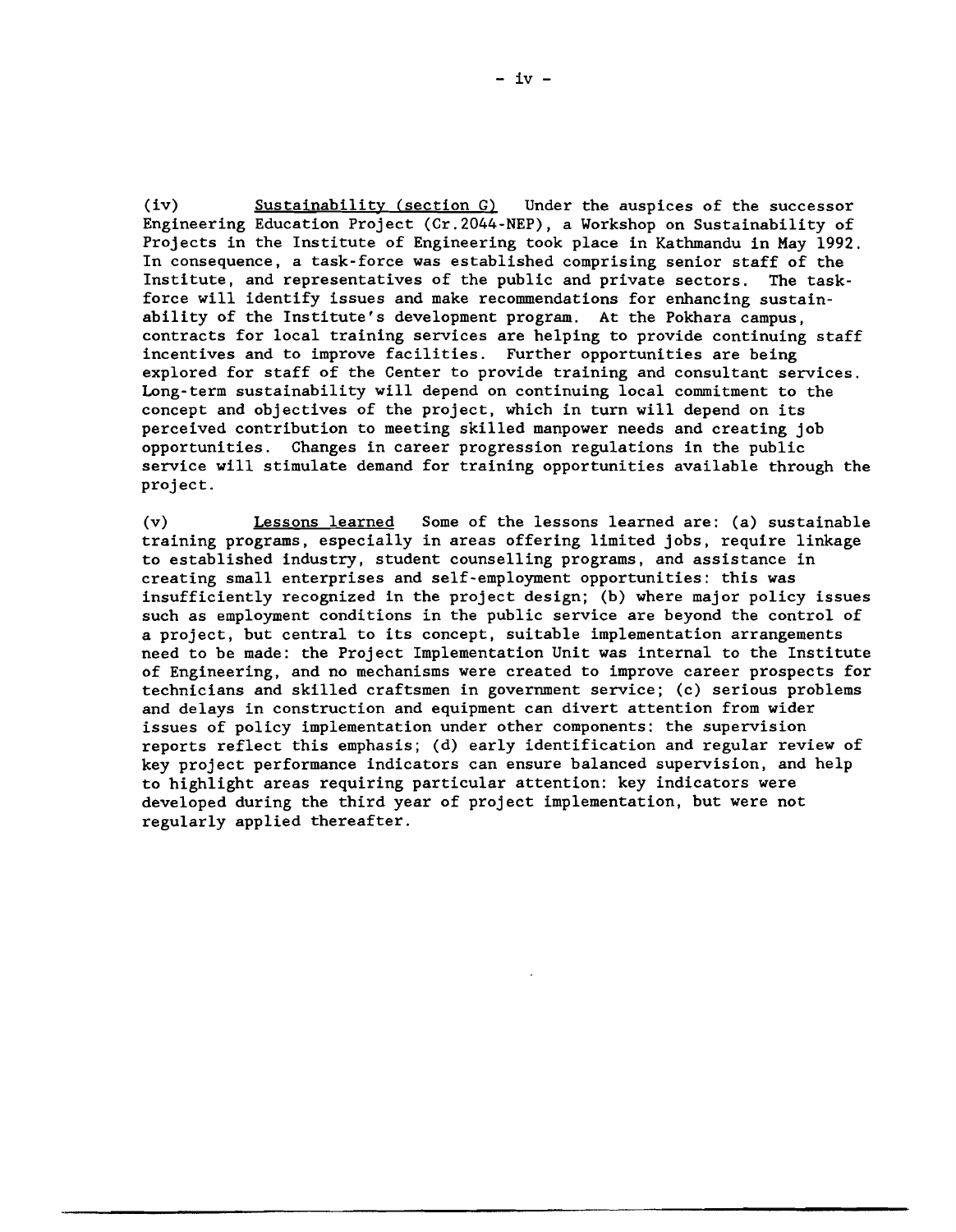#### **NEPAL**

#### SECOND EDUCATION PROJECT (Technical and Vocational Training)

#### $(Cr, 1198-NEP)$

#### PROJECT COMPLETION REPORT

#### PART I: PROJECT REVIEW FROM BANK PERSPECTIVE

#### A. Project Identity

| - Project Name: |                           | Second Education Project (Technical and<br>Vocational Training) |
|-----------------|---------------------------|-----------------------------------------------------------------|
| - Credit No. :  |                           | 1198-NEP                                                        |
| - RVP Unit      | $\sim$ 100 $\sim$         | South Asia Regional Office                                      |
|                 |                           | Country Department I                                            |
| - Country       | $\sim 100$                | Nepal                                                           |
| - Sector        | $\mathbb{R}^{\mathbb{Z}}$ | Population and Human Resources                                  |
| - Subsector     |                           | : Technical and Vocational Training                             |

#### B. Project Background

1. By almost any standard, Nepal is one of the least developed countries in the world. Per capita income is estimated at \$180, health and education standards are well below the average for South Asia, and population growth is in excess of two percent per year. Before 1971, little emphasis had been placed on vocational training or technical education at either secondary or postsecondary level. In 1971, the Government adopted a New Education System Plan designed to enlarge access to basic education, improve teacher training and reorient education away from academic and theoretical subjects toward practical activities more closely related to the needs of development. Institutes within Tribhuvan University (the only university in Nepal) were made responsible for post-secondary technical education, the Institute of Engineering (IOE) being responsible for electrical, construction and mechanical trades and technician training. During the Fifth Development Plan (1975-80) education enrollments exceeded targets, but the vocational and technical training system still failed to supply adequate numbers of skilled workers and technicians required for economic growth, and industrial production fell behind expectations due both to lack of viable investment opportunities and scarcity of skilled manpower, particularly technical and supervisory manpower. At the same time, high population growth combined with low rates of economic growth, so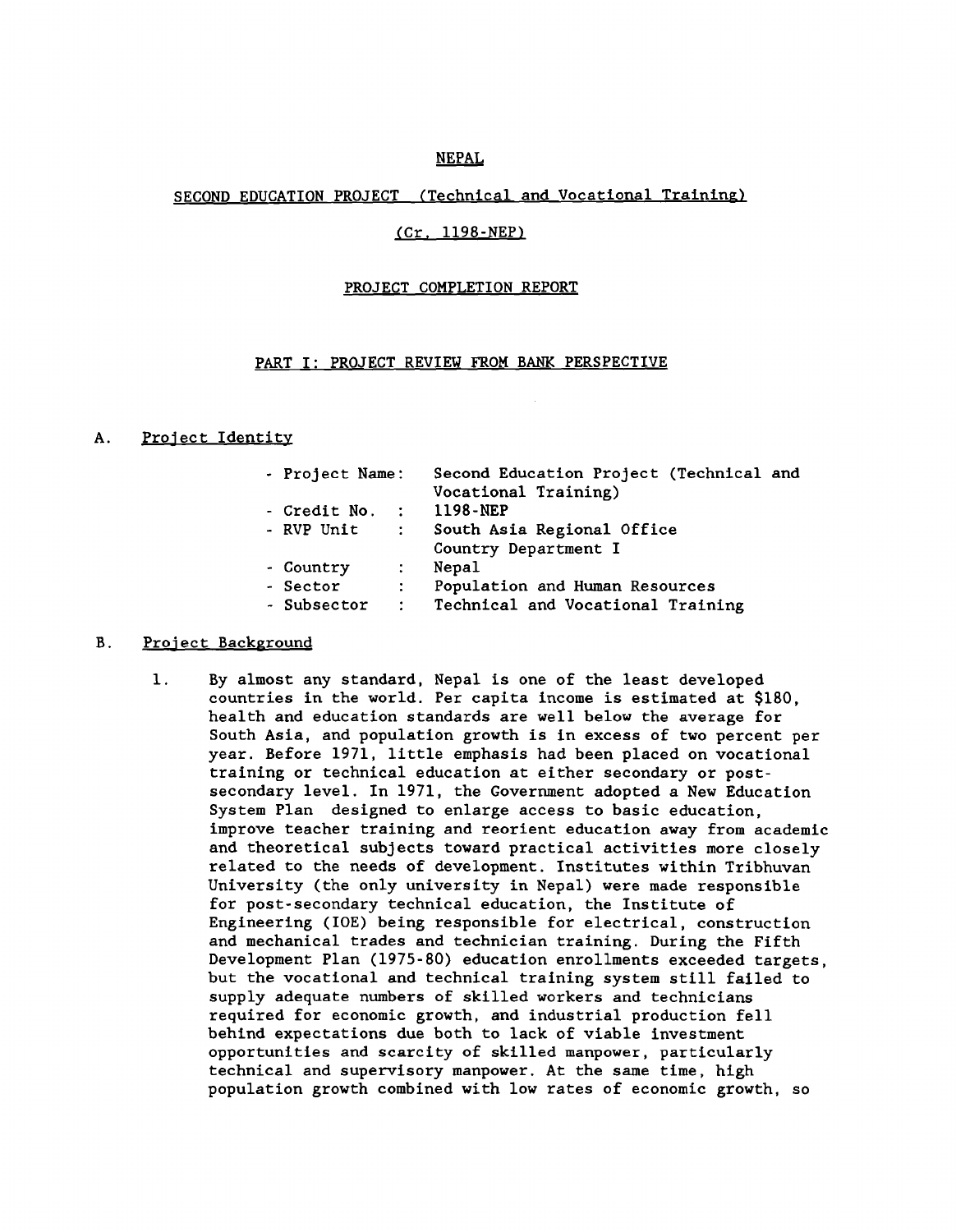that the creation of employment opportunities lagged behind growth in the labor force, resulting in unemployment and underemployment. The Sixth Plan (1981-86) therefore attached considerable importance to development of the education sector both as part of its strategy to meet the minimum basic needs of the population, and to support economic development in other sectors, which was retarded by inadequate numbers of suitably skilled technical personnel. High priority was given to expansion of the present inadequate capacity for technical and vocational skills training.

#### C. Proiect obiectives and description

- Project objectives. The Project objectives were (a) to increase  $2.$ the supply of skilled craftsmen with basic engineering skills and of civil, electrical and mechanical engineering technicians needed to implement Nepal's development programs; (b) to improve the relevance and quality of all trade skills training throughout the country through the establishment of national skill standards, to be incorporated into public service standards for appointment and promotion; and (c) to enhance the career prospects for skilled craftsmen and technicians in the public service through the introduction of appropriate career structures. Finally, the Project would contribute to the further development of the education sector through improved planning and project preparation and evaluation studies.
- 3. Project components. The main components of the Project were:

(a) Western Region Center: Construction, furnishing and equipping of a skill training center at Pokhara in the Western Region to provide 160 trained craftsmen and 96 technicians in civil, mechanical and electrical technology per annum. In addition provision was made for academic and communal facilities including staff housing (100%) and student boarding (90%). Operating costs for incremental staff salaries, consumable training materials and maintenance were also provided.

(b) National Skill Testing Authority and the Public Service Promotional Structure: The establishment of a National Skill Testing Authority of the Government having a permanent technical skill testing Secretariat. The Authority would be authorized, if necessary under laws promulgated for the purpose, to set standards for engineering trades and to design and administer nationally recognized trade skill tests. The promotional structure of the Public Service would be revised by the Public Service Commission, if necessary under a new legal mandate, to provide skilled tradesmen and technicians with adequate promotion prospects to suitably senior levels.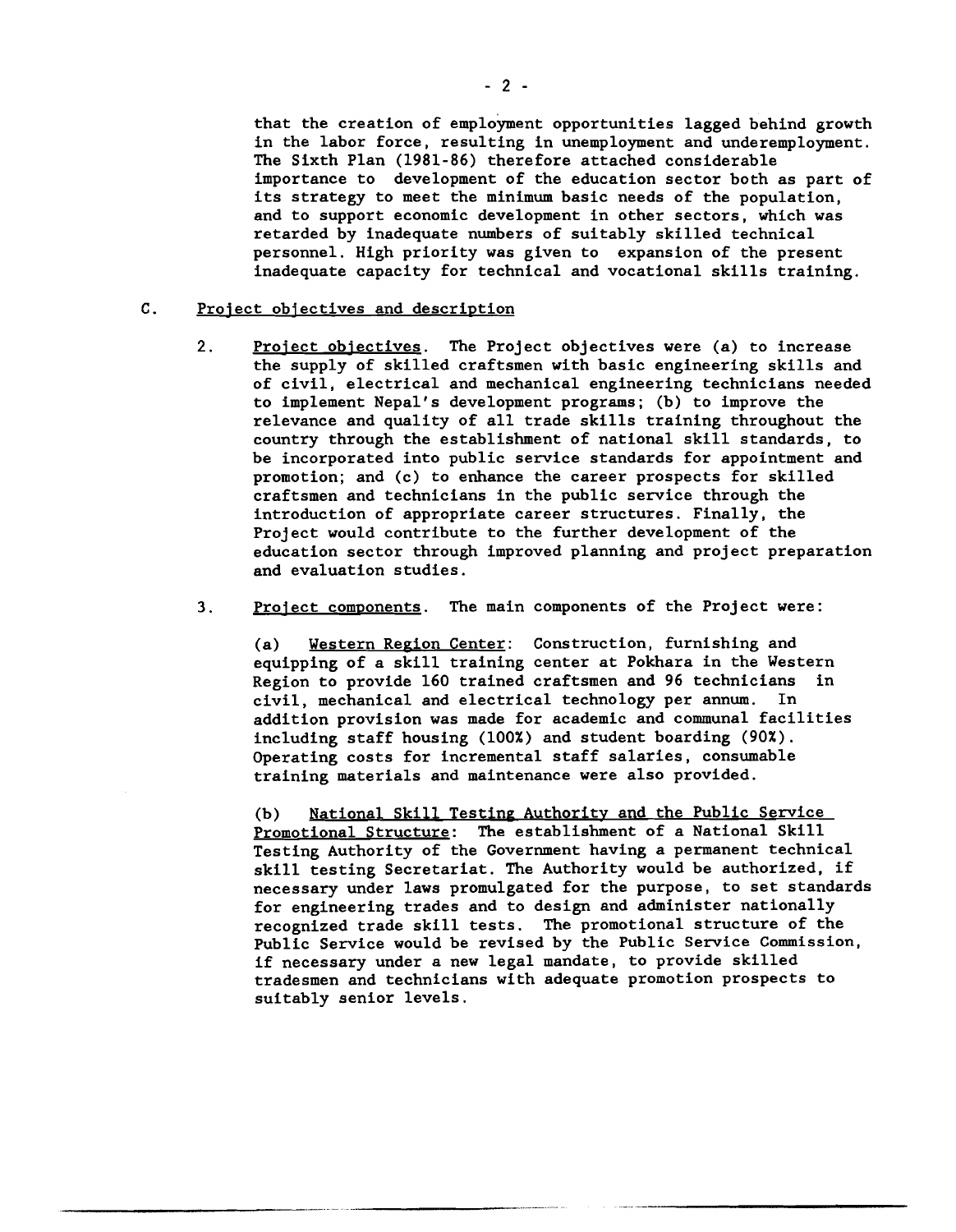(c) Education Project Studies to be carried out by the Ministry of Education for future education projects, including: (i) the full preparation of a primary education project; (ii) a study on the need for improvements in secondary education; (iii) a needs assessment study to expand non-formal education. All these preparatory studies would examine the potential of new management approaches to education under environmental conditions peculiar to Nepal. Additional evaluation of the First Education Project would also be made possible after its completion, through a monitoring system to be established by the Institute of Engineering (IOE) of Tribhuvan University; the monitoring system would provide a data base for the preparation of completion reports for both the First and Second Education Projects.

(d) Project Implementation Services and Technical Assistance including: (i) technical assistance consisting of about 62 student-years of overseas fellowships and about nine consultant/ adviser years of specialist services partly financed by UNDP, and additional consultant and specialist services, mainly for the project studies; (ii) establishment of an office for the Project Implementation Unit which would include office furniture and equipment and incremental operating costs, including salaries and travel.

#### D. Project design and organization

- *4.* The Project was initially identified under a study included in the First Education Project (Cr. 772-NEP), and further defined in a Project Brief following an IDA mission in November 1979. The project request was prepared by the Government in March 1980, and appraised by an IDA mission in November 1980. It reflected plan objectives to provide enhanced technical training opportunities.
- 5. While the Project components were well prepared, full recognition of the possible effects of locating the Center at Pokhara were not taken into account, nor the need to integrate operations with the development of potential employers. The new training center was located in an area of limited industrial activity. There are few opportunities for acquiring industrial skills within enterprises, and severely limited local employment opportunities for graduates of institutional training programs. Furthermore, opportunities for public sector employment became increasingly scarce as a result of government policy to restrain the growth of the public sector. The need to create employment opportunities in large or small enterprises in the private sector is more clearly recognized now than at the time of appraisal. This would require improved linkages with industry, strengthened employee counselling and placement services, and provision of credit, technical support services, and training in simple management techniques to encourage and assist the development of small enterprises, and of self-employment opportunities.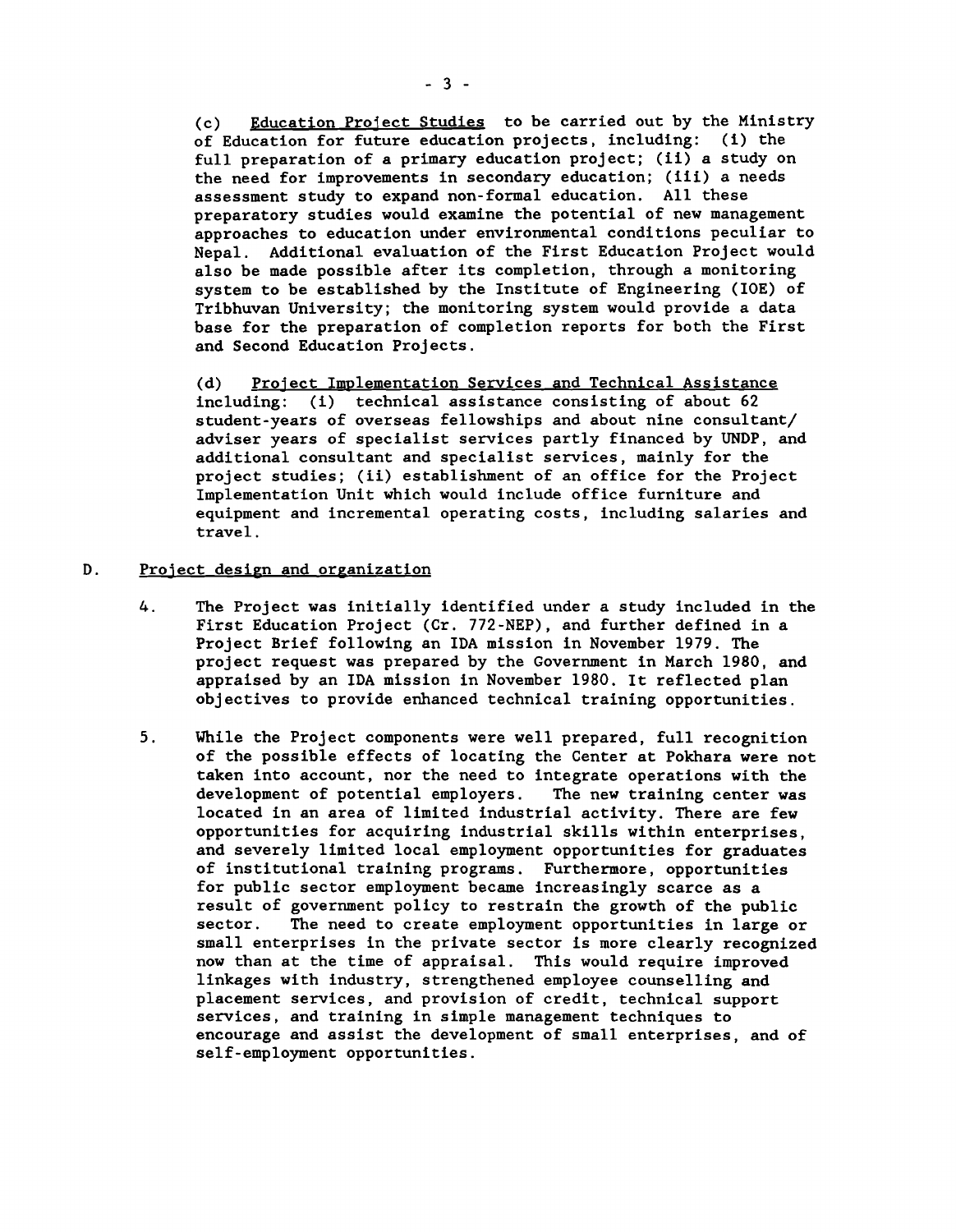**6.** In preparing the Project, HMG undertook to establish a National Skill Testing Authority (NSTA), and to incorporate skill tests in the appointment and promotion procedures of the public service. It was foreseen at appraisal that these obligations might require legislation affecting the Public Service Commission (PSC). The major policy issue of employment standards in government service was beyond the control of the Project,but central to its concept, and likely consequential delays in achieving project aims were rightly identified as a risk. Project assistance for fellowships, office furniture and equipment was foreseen for the PSC and NSTA, and for consultant services and incremental operating costs at the NSTA. However the project's implementation arrangements were mainly internal to the Institute of Engineering (IOE), and no mechanisms were created to assist implementation of this component.

#### E. Project Implementation

- The Project became effective July 23 1982. It was expected to be  $7.$ completed by December 31 1987, but was subject to delays in implementation. Four extensions of the completion date were agreed, with successive revised closing dates of June 30 1989, June 30 1990, and June 30 and finally December 31, 1991. The Project Implementation Unit was established by May 1983, after 18 months' delay, except for the project architect who was appointed in August, 1983. The delays in appointment of PIU staff were attributed to slow internal clearance procedures.
- 8. The Training Center at Pokhara. The Government chose a group of architectural consultants which had performed satisfactorily in design work for the First Education Project (Cr. 772-NEP). However, there were delays in finalizing architectural designs, and implementation was further delayed by the poor performance of the main building contractor. The new campus was finally available for teaching programs in 1987, three years after the original target date for completion of the construction. Despite difficulties and delays during implementation, construction is now complete, and essential repairs to the buildings and electric power supply have been completed. Nevertheless, many of the physical facilities, especially the library and residential accommodation for students, are not operating at a standard appropriate for an institute of higher education. This may in part be attributable to the poor treatment of the facilities by the students. However inadequacies of design, construction, equipment and maintenance have undoubtedly contributed to a disappointing atmosphere on a potentially scenic and attractive campus site. The workshops built and equipped under the project<br>are all operational. Landscaping required to resist erosion wil Landscaping required to resist erosion will be undertaken as part of the new construction under the Engineering Education Project (Cr. 2044-NEP). Technical assistance, staff training and curriculum development were successfully completed by 1989. However, curricular materials and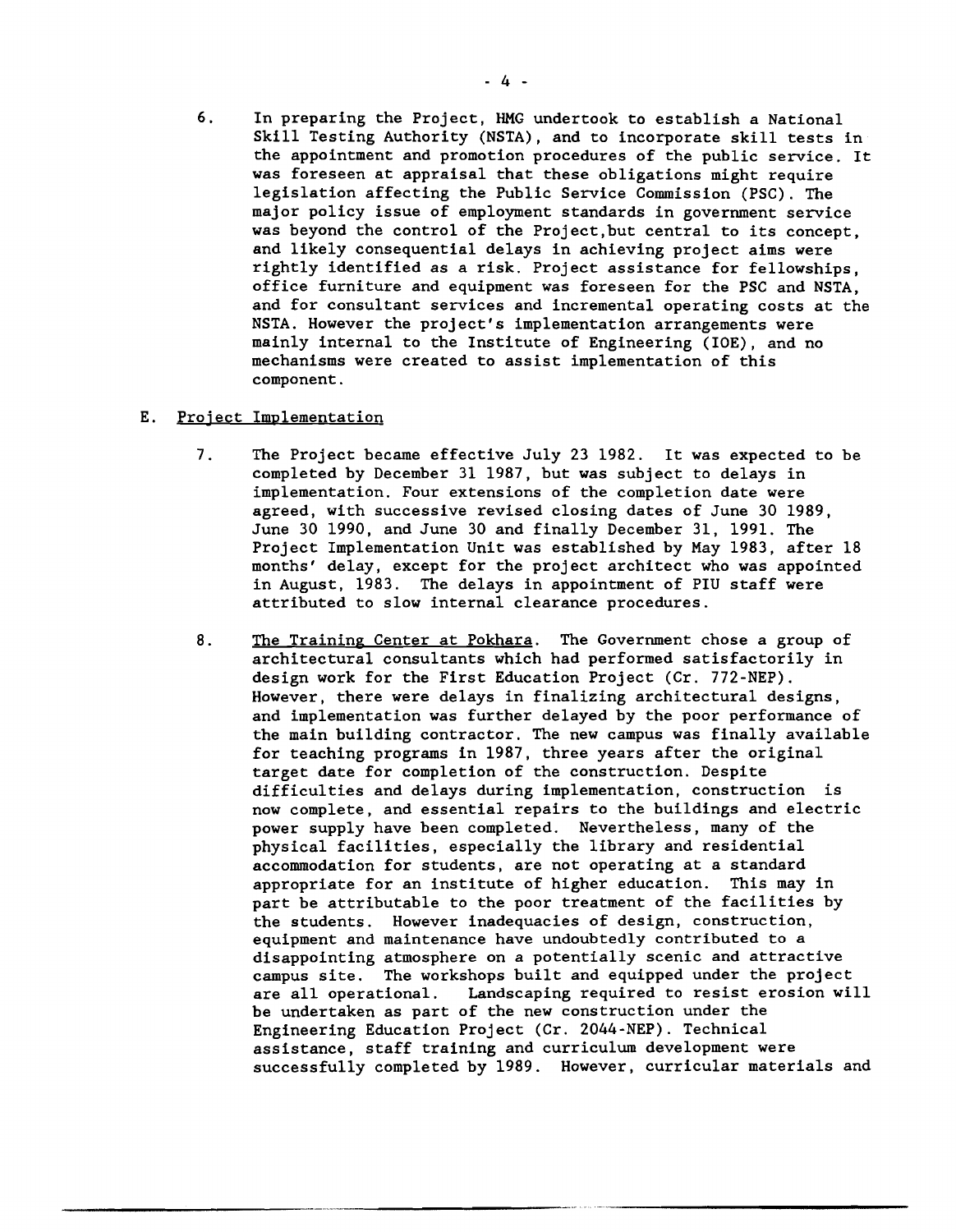training manuals were not readily available for inspection in the workshops, during a period of vacation. Those subsequently inspected were comprehensive in their coverage, and of an adequate technical standard.

- 9. Because of the poor performance of the contractor, the Borrower withheld liquidated damages and other payments to compensate for the delays, and for the poor quality of the construction, which required repairs and early maintenance work. The dispute with the contractor was finally settled in April 1992. Delays in the completion of the buildings caused delays with the procurement of equipment. The final orders were placed in late 1990, but were not delivered on schedule due to difficulties with manufacturing and shipping schedules. Except for the late delivery of this equipment, which was eventually arranged with the assistance of the Engineering Education Project (Cr.2044-NEP), the Pokhara component was successfully completed by the revised final closing date.
- 10. National Skill Testing Authoritv and Public Service Promotional Structure. A skill testing authority was established provisionally in 1985. When the Council for Technical Education and Vocational Training (CTEVT) was officially established in November 1988, it absorbed these activities creating the National Skill Testing Board (NSTB) with employer and trade union participation. The Board assumed responsibility for preparing national skill standards and applying skill tests throughout Nepal, and created a Skill Testing Division (STD) to be its executive arm. Trade advisory committees have been established. Fifty-two trade standards have been developed and annual trade tests have been conducted since 1985. Trade testing and certification were started in 1987. Seventy part-time testing officers were trained to apply the tests at various locations including the Western Region Campus, and a technical library was established for the STD.
- $11.$ Under the DCA, the Government agreed to implement by January 1 1985 a plan to improve the appointment and career development opportunities of skilled craftsmen and technicians in the public service. It was recognized during supervision in September 1984 that this responsibility rested with specialized ministries, and that the official recognition of skill tests would have to be taken up in the context of restructuring of the civil service, which was not expected in the near future. However, in 1986 the Government appointed a task-force and working group to study alternative approaches. In June, 1989, a report on Career Progress Opportunities for Technicians and Tradesmen was presented to the Ministry of General Administration, but by the project closing date, its proposals had not been adopted.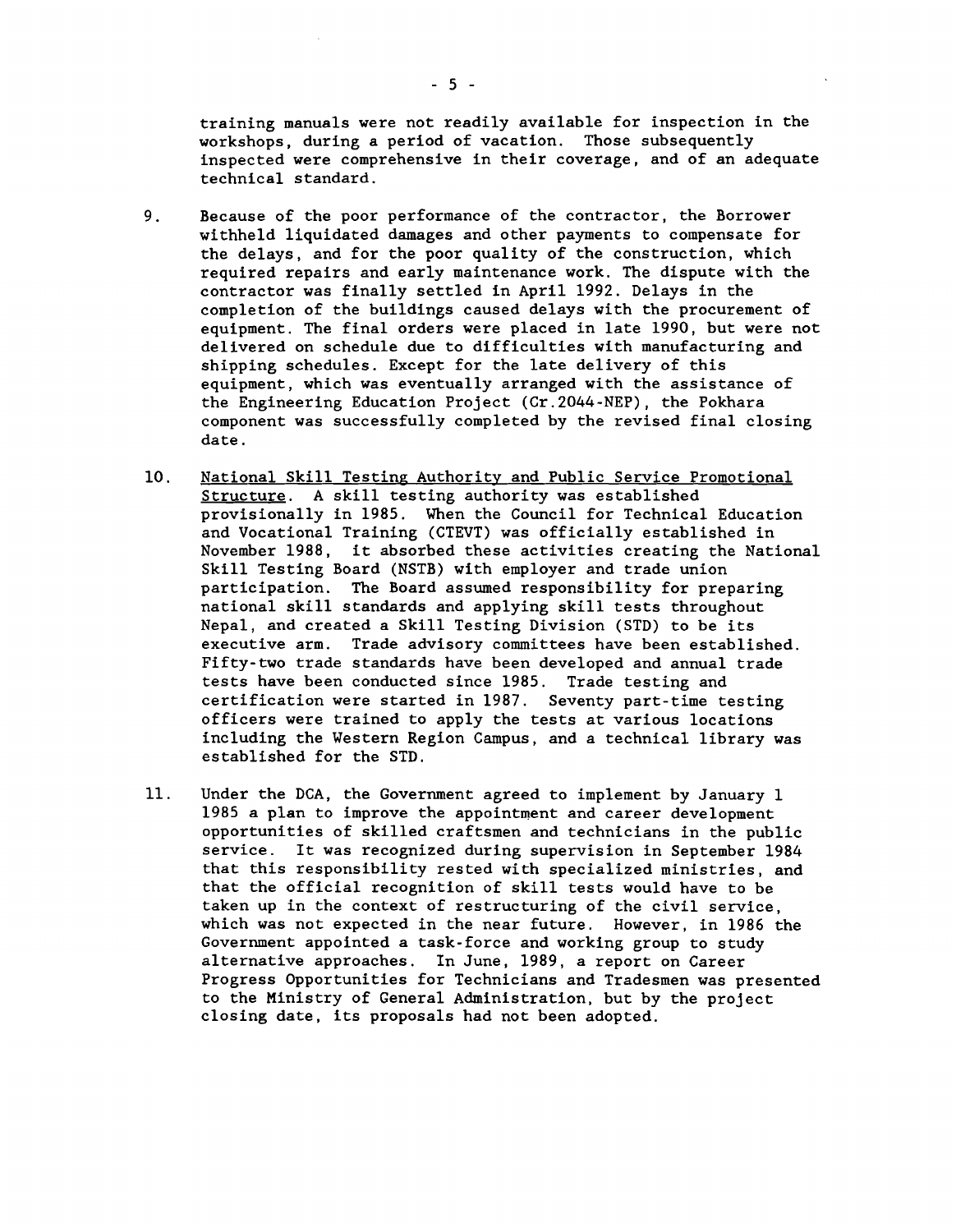- $12.$ Educational Studies, It was foreseen at appraisal, that the Credit would assist preparation of a proposed primary education project, and of possible projects in secondary and in adult and non-formal education. Preparation of the Primary Education Project (Cr. 1463-NEP), which was approved in 1984, was financed by an IDA technical assistance credit. It was carried out by the Institute of Education and the UNESCO cooperative program. There is no indication that the resources available for education studies through the Cr. 1198-NEP were utilized in its preparation No feasibility studies were carried out on secondary education and non-formal and adult education, and no projects were developed, because there was insufficient expectation of developing adequate local capacity to implement them.
- 13. Technical Assistance. The technical assistance financed by UNDP made a major contribution to staff and curriculum development for the Pokhara center and provided valuable support to the NSTA and Career Development activities. After initial delays, a full team of ILO consultants was assembled. The agreed program of overseas study tours and fellowship training was executed in a timely manner.
- 14. Disbursements, By the final revised closing date, SDR 9.9 million (79.5%) out of the credit total of SDR 12.5 million had been disbursed. This corresponded to a historical US dollar equivalent of \$12.2 million, (84.9% of the appraisal estimate of \$US 14.3 million). At the time of preparation of this report, the Borrower had been requested to advise as to the likely timing and amount of a final Replenishment Application for the Special Account. Since no suitable reply was received, the full amount of the pending Application 139 (converted as \$220,008) was utilized for recovery purposes, leaving a balance refundable to IDA of \$16,588. The Project Coordinator was advised by IDA to utilize funds remaining in the Special Account, to pay for claims made in Application 139.
- **I?.** Project results.
	- The Center is fully staffed and equipped, and classes are being  $15.$ conducted on schedule. Since August 1987, when the first technician students were admitted, 146 technicians have finished 3-year training at the new campus. A further 177 technicians were under training in April 1992 (table 3 below). Current annual enrollment capacity corresponds to appraisal estimates. The first batch of 43 technicians graduated in May 1991. It was estimated by the PIU that about half of them found employment in the public sector, and about 20% in the private sector, with many opting for further studies. The second batch is encountering more difficulty in finding stable employment in appropriate areas of specialization, and a tracer study will shortly be undertaken to determine whether the intake in any of the three technician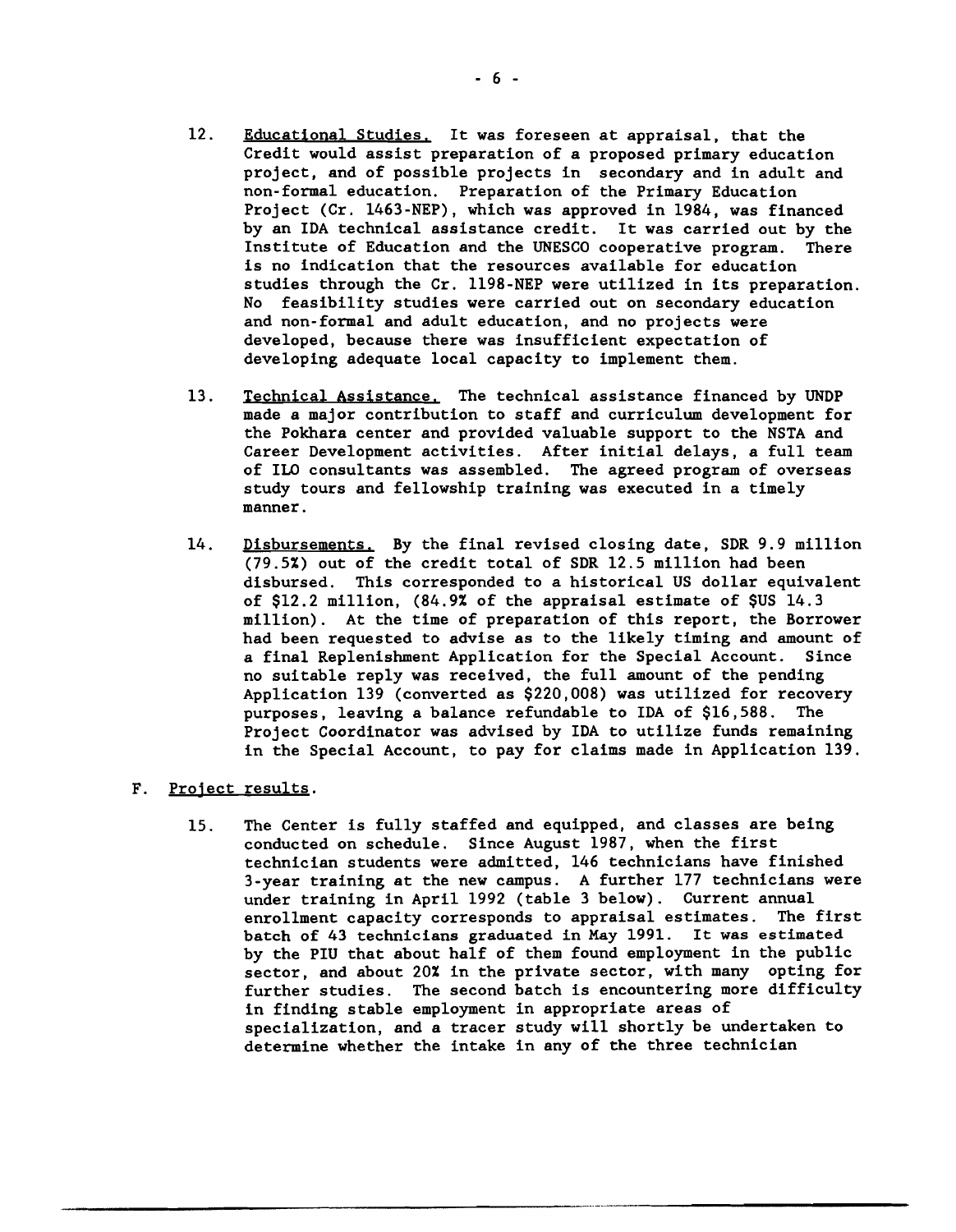training programs should be adjusted to reflect changes in the labor market.

- 16. Two hundred and forty five trainees have so far graduated in two batches from the one-year craft training program. 75% of the first batch were estimated to have found employment. Another 18% set up their own businesses, and the remaining 7% went on to further studies. A third batch of 99 one-year craft-level trainees was admitted in 1991.
- 17. The trade testing and career development activities established under the project, and now the responsibility of the CTEVT, are managed and supported by a vocational training project assisted by the Asian Development Bank. The STD continues to conduct regular trade tests and to issue trade certificates.
- 18. The impact of the Project has extended beyond its immediate outputs. It has contributed to overcoming chronic labor market shortages of skilled technical personnel, and has provided training opportunities in hitherto neglected parts of the country. Its impact on human resource development at the tertiary technical level in western Nepal has been significant. It has encouraged qualitative standards of technical preparation, and can serve as a model for enhancing the physical and social environment in similar areas of Nepal and elsewhere. About 25 of the first batch of craft trainees have set up their own small businesses, demonstrating the project's potential for stimulating local opportunities of employment creation.
- 19. The Project aimed to initiate structural changes in civil service procedures for appointment and career progression. Training standards have now been aligned to the recognized levels of entry to public service appointments. However, there are still limitations on career progression for technical appointees. This issue was under review by the National Education Commission, which was due to report in 1992. It was widely expected that the Commission would recommend changing the current regulations in order to enhance promotional opportunities.

#### G. Project sustainabilitv.

20. Sustainability will depend upon the extent of commitment to the concept and objectives of the Project. This in turn will depend on its perceived relevance to meeting skilled manpower needs and creating jobs, and on the adaptability of new facilities and procedures. Arrangements in place at the IOE will help to ensure continued availability of adequate numbers of trained staff. The quality and value of training programs will depend on the resources available for consumable training materials and maintenance. IDA assistance to further project activity in the IOE helps to maintain established relations, and to keep sustainability under review. This cooperation is already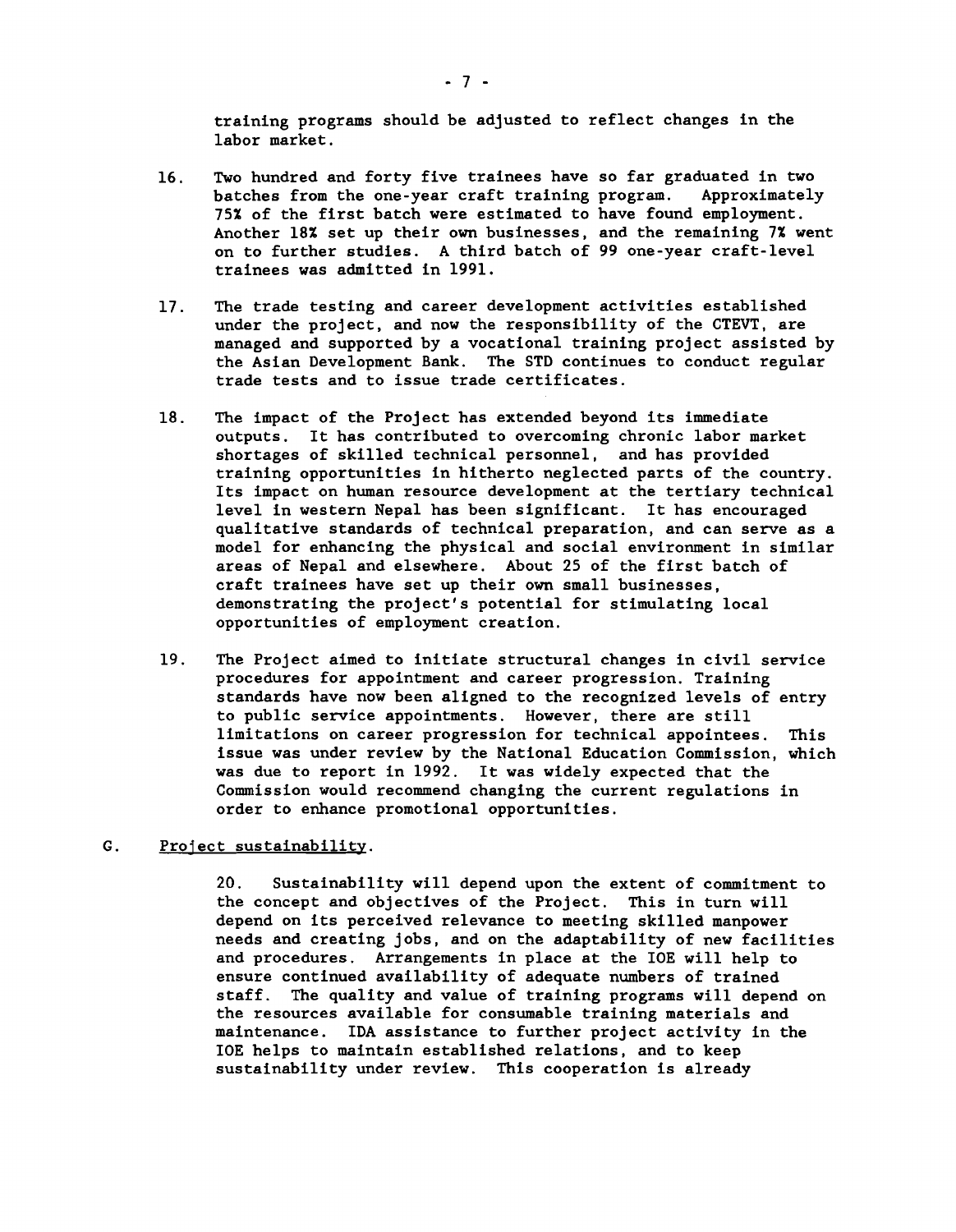facilitating finalization of equipment procurement and supplemental civil works. Also, in May 1992, the IOE convened a Workshop on Sustainability under the auspices of the current Engineering Education Project (Cr.2044-NEP), with participation of other government and international agencies, including IDA. The Workshop identified key issues facing the IOE, related to its educational objectives, autonomy, management, and linkages to public and private sector institutions and enterprises. A task force was established to review proposals for operational improvements. Its members include representatives of public and private sector organizations in addition to University staff and IOE faculty.

- $21.$ Following the closing of the IDA Credit, incomes of teaching staff declined sharply due to the cessation of extra allowances and other benefits. This has serious implications for staff morale and could lead to the departure of key staff. However, contracts for local training services in Pokhara are helping to provide continuing incentives and to improve facilities. The British Army has concluded a contract with IOE for the retraining for local employment of Gorkha soldiers discharged from British military service. This is a valuable contribution to sustainability, and further opportunities are being explored for staff of the Center to provide training and consultant services.
- 22. The trade testing system is now well established. Curricula need to be reviewed to take account of changing technologies and labor market requirements and opportunities. Changes in appointment and career progression for technicians and skilled workers in the civil service were foreseen under the project, and are under active review by the Government. When introduced, these will contribute to the national growth and improvement of technical training programs.
- H. IDA performance.
	- 23. The Project was systematically identified, prepared and appraised. A total of 61.9 staff weeks were utilized before and during appraisal. During implementation, 23 missions reviewed the Project, with 67.3 staff weeks spent on 17 supervision missions.
	- 24. Construction problems and consequent delays at Pokhara were a major concern during implementation. This led IDA management to seriously consider suspending credit disbursements in 1985. During supervision, therefore, civil works and procurement issues called for more attention than the wider issues of policy implementation under other components. The reports reflect this emphasis. IDA maintained close liaison with the Project from its inception, and the technical support of IDA staff contributed to the Project's successful outcome.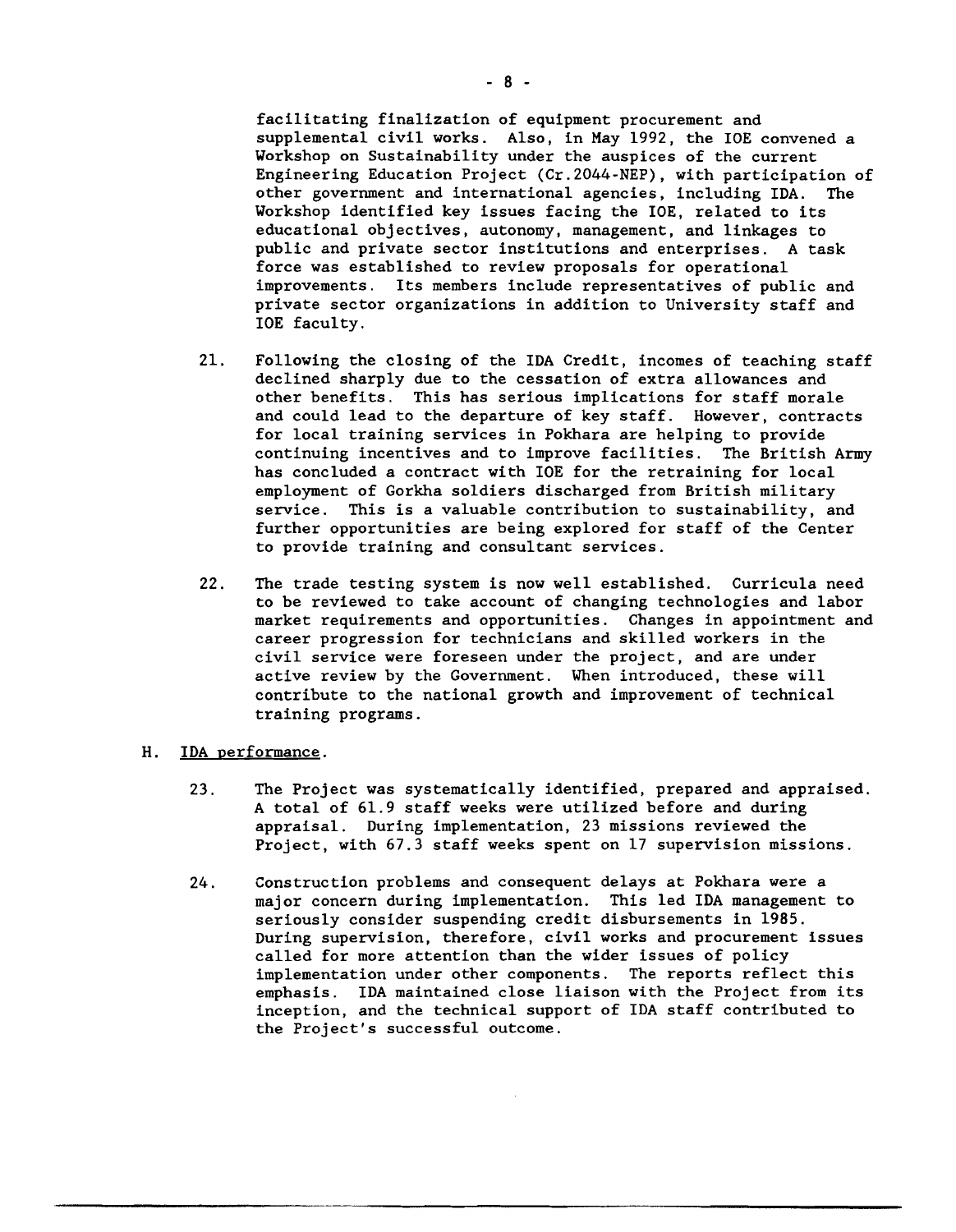#### Borrower performance.  $\mathbf{I}$

25. Creation of the training center at Pokhara was initially subject to delays. Major problems arose regarding timely performance by the architectural consultants and the main civil works contractor. These were resolved and the work was successfully concluded. Training activities began in 1987 and are proceeding well. It proved difficult to honor, in a timely manner, the policy commitments to establish a skill testing authority and to change public service recruitment and promotion procedures. Nevertheless, by the time of project completion, most of these obligations were met or have subsequently been met.

#### J. Project relationships.

26. Relationships between IDA and the IOE were businesslike, and further cooperation is under way on another project. IDA operational contact was needed with other parts of the Government to expedite implementation. Some inter-departmental issues arose, but successful relations were established and maintained. UNDP cofinancing of technical assistance raised some procedural questions over the release of funds. These were successfully resolved, but caused initial delays in the delivery of technical assistance.

#### Consulting services.  $\mathbf K$

27. Technical assistance services were co-financed by UNDP and provided by the ILO. After initial delays, a suitable team of consultants was assembled and curricula were drafted. A curriculum workshop was held in December 1986 attended by about 90 participants from industry and educational institutions. The workshop successfully accomplished its purpose to validate the work of the consultants. The analysis of job requirements, and their translation into training objectives and lesson plans was systematically executed. Detailed curricula for craft courses were available by late 1987. The consultants also assisted in revising the three-year certificate curriculum introduced at all IOE campuses in 1986.

#### L. Project documentation and data.

28. The project is well documented. The Staff Appraisal Report gives appropriate information to identify key implementation indicators. These were satisfactorily developed during the third year of implementation and maintained over several missions. However, assessment at project completion would be greatly facilitated if data were available in this form from the date of project effectiveness. Information on disbursements and compliance with covenants is readily available for each phase of the project. The findings of supervision missions were adequately recorded in reports, aides memoire, and exchanges of letters.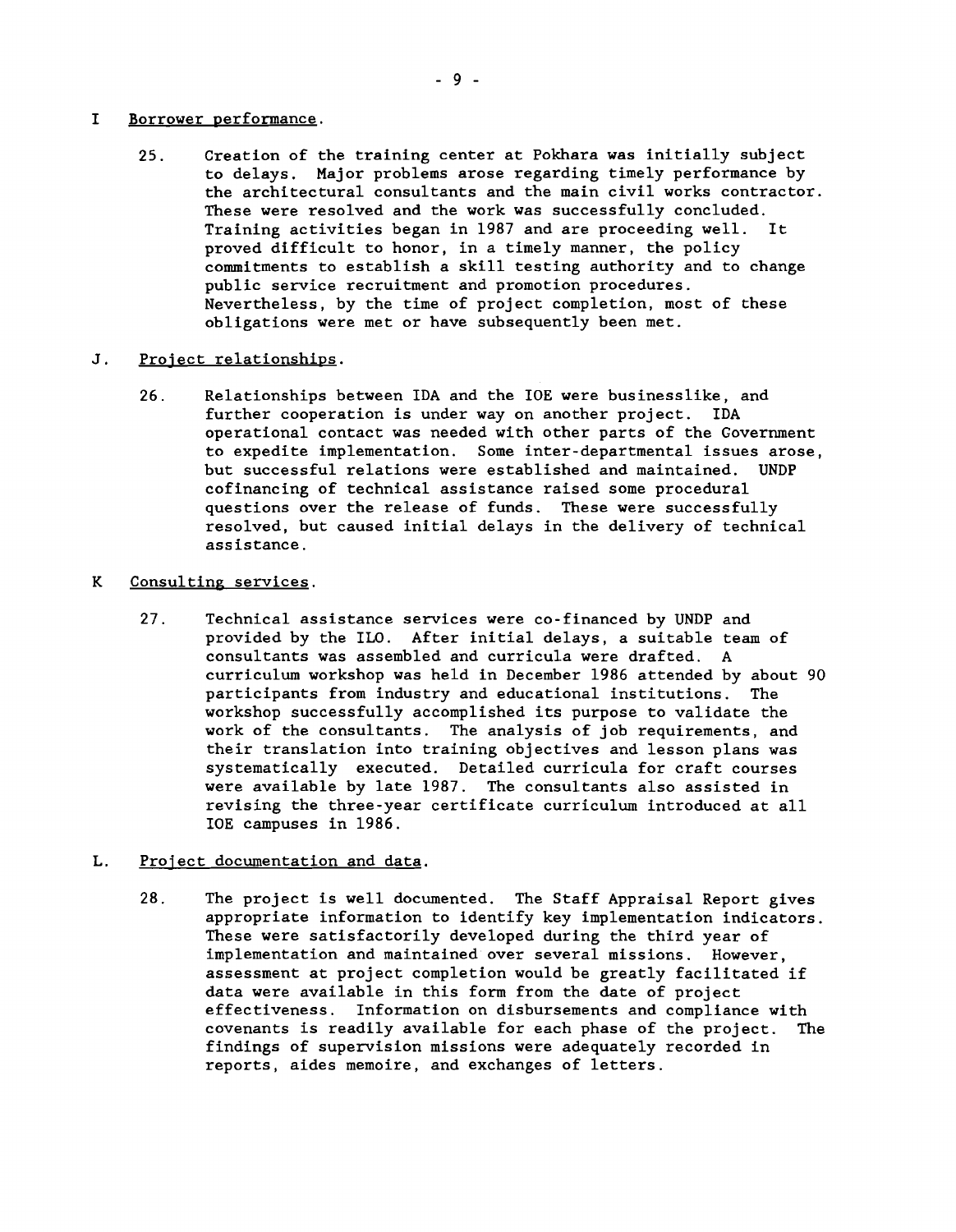$\sim 10^{-1}$  $\mathcal{L}^{\text{max}}_{\text{max}}$  ,  $\mathcal{L}^{\text{max}}_{\text{max}}$  $\label{eq:2.1} \frac{1}{\sqrt{2}}\int_{\mathbb{R}^3}\frac{1}{\sqrt{2}}\left(\frac{1}{\sqrt{2}}\right)^2\frac{1}{\sqrt{2}}\left(\frac{1}{\sqrt{2}}\right)^2\frac{1}{\sqrt{2}}\left(\frac{1}{\sqrt{2}}\right)^2\frac{1}{\sqrt{2}}\left(\frac{1}{\sqrt{2}}\right)^2\frac{1}{\sqrt{2}}\left(\frac{1}{\sqrt{2}}\right)^2\frac{1}{\sqrt{2}}\frac{1}{\sqrt{2}}\frac{1}{\sqrt{2}}\frac{1}{\sqrt{2}}\frac{1}{\sqrt{2}}\frac{1}{\sqrt{2}}$  $\mathcal{L}^{\text{max}}_{\text{max}}$  and  $\mathcal{L}^{\text{max}}_{\text{max}}$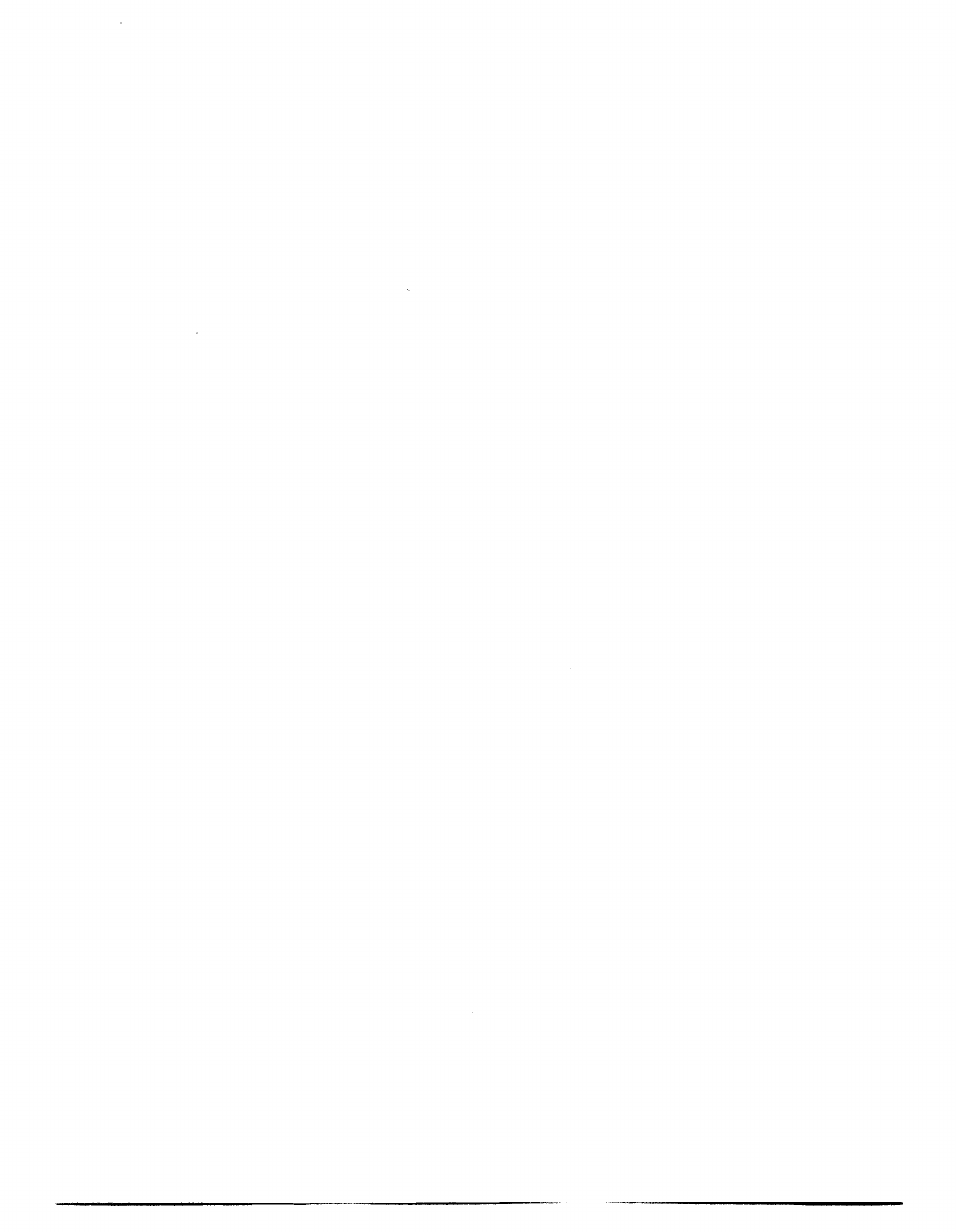#### **NEPAL**

#### SECOND EDUCATION PROJECT (Technical and Vocational Training)

#### (Credit 1198-NEP)

#### **PROJECT COMPLETION REPORT**

#### PART II : PROJECT REVIEW FROM BORROWER PERSPECTIVE

#### Overview

**1. The credit agreement war rigned on April 7, 1982 and the project became effective on July 23, 1982. It war expected to be implomantad**  over a period of about six and a half years, including a two year **operation period after completion of the phyrical facilitier. Due to**  late establishment of the project implementation unit, most of the **projact activities rtrrted late. In addition, tho main building**  contractors did not perform construction work on time. Furthermore, some **new residential buildingo ware added and now additional equipment**  procured. These necessitated the extension of the closing date **originally planned for December 31, 1987 to Dacembor 31, 1991. The**  technical assistance program was provided by UNDP and ILO was designated **as the executing agency of the UNDP.** 

#### Project Administration and Management

**2. A Project Implementation Unit (PIU) var artablirhad in July 1982,**  chiefly comprising: (i) a project director who was the Dean of the **Institute of Engineering; (ii) a Projact Coordinator; (iii) a Project**  Architect; (iv) a Project Engineer. All totalled, the PIU consisted of **27 managerial and rupporting rtaff. The PIU var .loo rupporad to be assisted by the Chief Technical Adviror providad by ILO.** 

**3. The Project experienced major difficultier during implementation. Throughout tho implomantation period, there verm five Projact Directors,**  five Project Coordinators, three Education Officers, three deputy Project Coordinators, three Project Architects, two Project Engineers and three Chief Technical Advisors, and such turnover also contributed to lack of coherence during implementation. The last CTA was replaced by *e* skill test consultant who was more attached to the Skill Testing Authority than to the Western Region Campus (WRC) Project.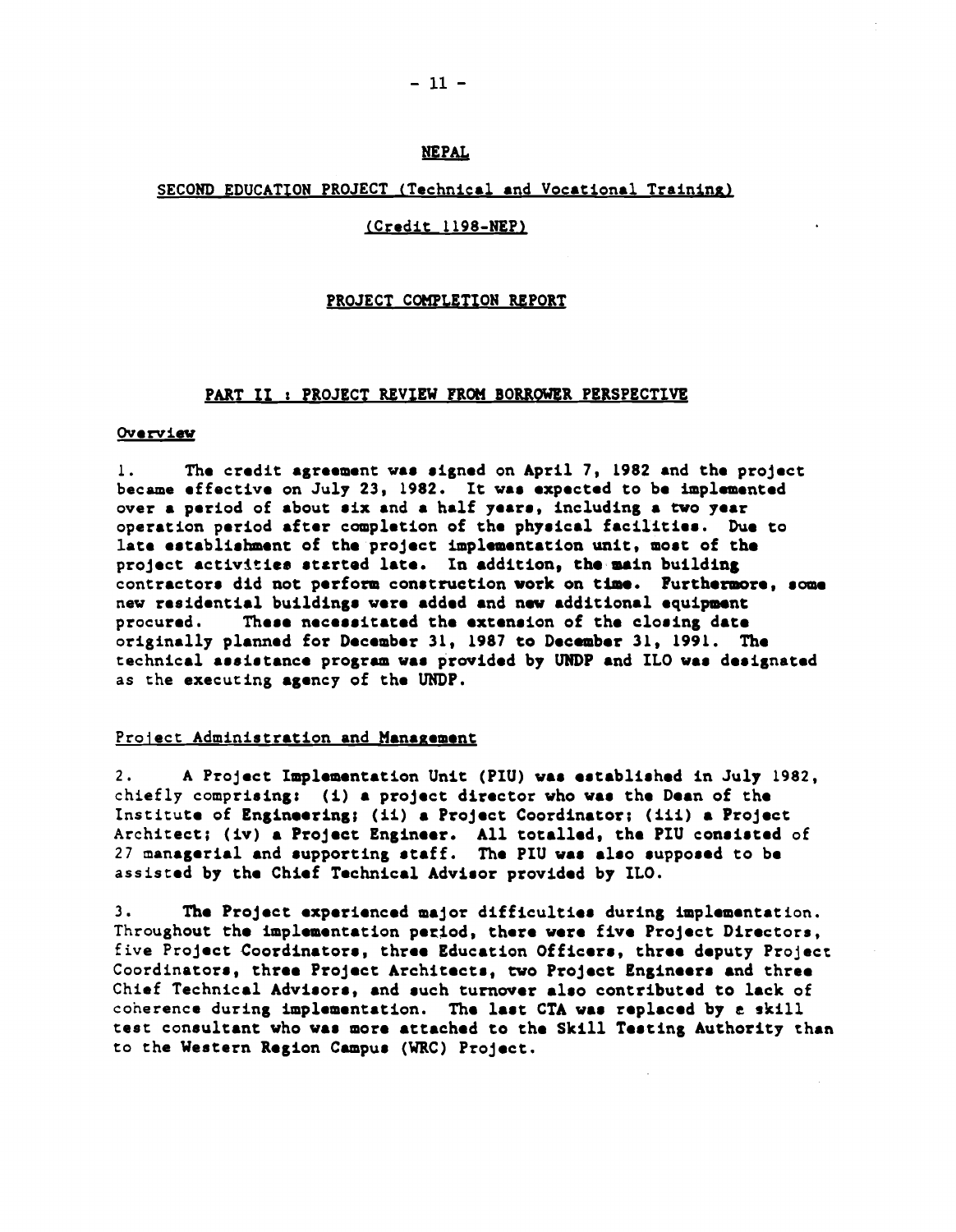#### Professional Services and Building Design

A firm of consulting architects, engineers and planners was  $4$ selected and contracted by the Project Coordinator with Project Board and IDA approval. Its task was to carry out the design of the buildings and furniture for WRC together with preparation of specifications and site supervision. The performance of the consulting firm was satisfactory in the design phase. A little site supervision during the construction phase was done.

#### Civil Works

The selection of the building contractors for the construction of  $5.$ WRC followed IDA procedures. The size of the bidding attracted even foreign contractors. Due to high bidding the first time it was retendered and a selection of tenderers was done by the PIU among the bidders after the PIU board and IDA has accepted International Competitive Bidding Procedures. The tender was awarded to an Indian main construction contractor.

Civil works experienced considerable delays at the start of the  $6.$ Project implementation due mainly to (a) late establishment of PIU. (b) poor performance in construction works by main contractors, and (c) difficulty in taking quick decisions by the PIU board regarding construction works.

 $7.$ Poor performance in construction works caused problems which included: leakages, drainage, plumbing and electrification thereby delaying the completion of the construction works and such delays caused some damage to the equipment which could not be installed as planned when delivered in the site.

#### Equipment and Furniture

Among the conditions of effectiveness, the Development Credit 8. Agreement specified that: "the Borrower shall have entered into agreements with technical agencies or bodies for the provision of technical assistance experts and fellowships for the project ..." Such an agreement was signed on July 5, 1982 with UNDP and ILO as executing agency. It covered UNDP/ILO provision of services for equipment procurement as well as technical assistance. An ILO expert participated actively in the preparation of an equipment list and specifications in close collaboration with the PIU and the purchase and operation of equipment was carried out in two phases. During the second phase, additional equipment was purchased because of a change in curriculum. All parts were procured through normal international competitive bidding in accordance with IDA regulations. ILO experts assisted the PIU in finalizing the bids in the first phase and PIU did the second phase.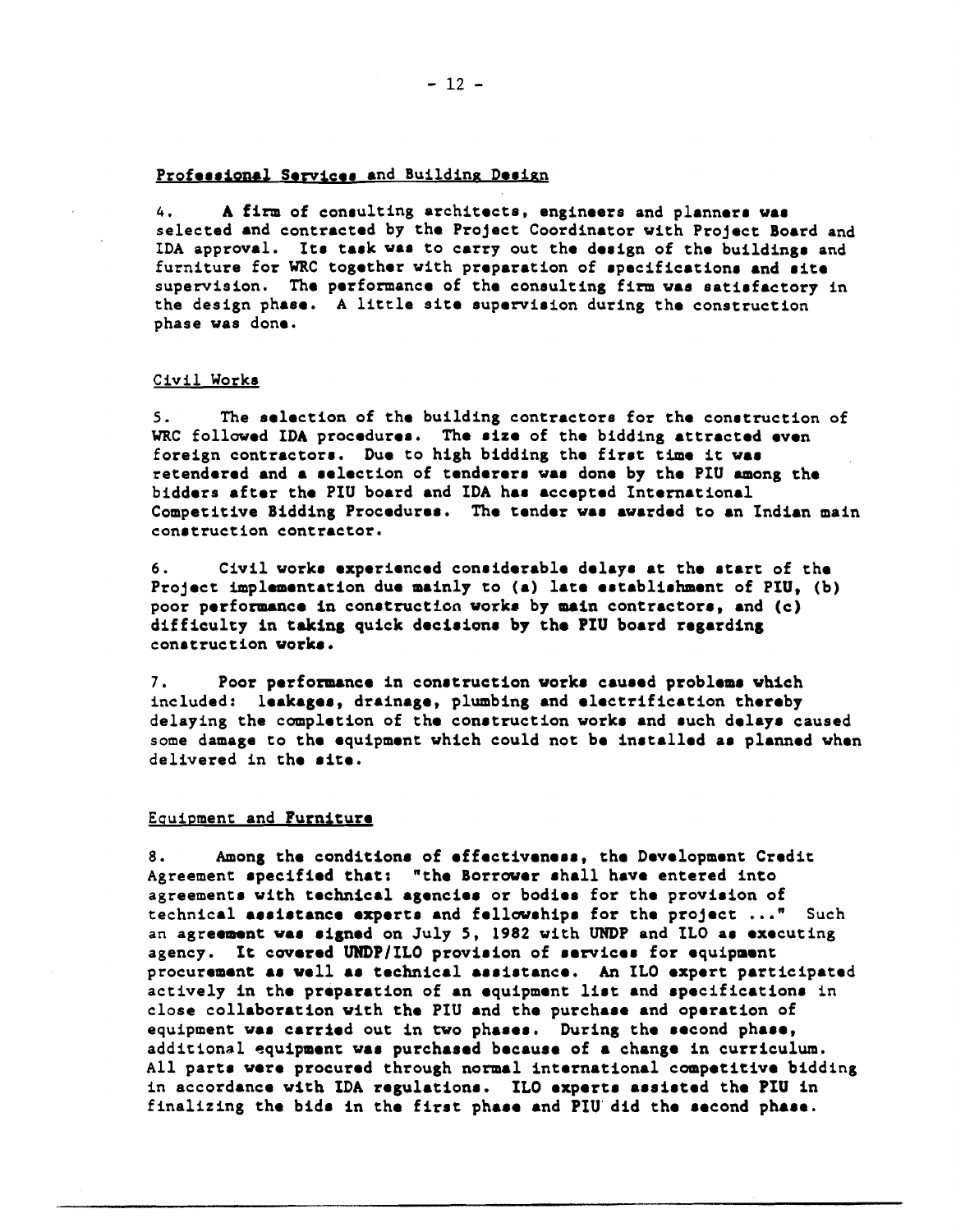**9.** Tenders were advertised internationally and organized into packages by trade. PIU faced many problems during the procurement of the second phase of equipment. They are Indo-Nepal Trade & Transit Treaty, Gulf-war, popular movement in the country, unavailability of budget in time and late acceptance of time extension of the project by **HMG.**  Although ILO experts had already left the country by the time the installation phase could proceed, this work was satisfactorily carried<br>out by the PIU and Campus faculty. The IDA project completion mission out by the PIU and Campus faculty. was shown the equipment in the Western Region Campus. All the equipment is now installed and operational.

10. Most of the furniture for Western Region Campus was office furniture including: armchairs, visitors' chairs, tables, office desks, tea tables and hostel and residential beds. The furniture was locally designed and procured through local competitive biddings. Most of the furniture was delivered on time.

#### Technical Assistance

11. The project experienced serious difficulties with regard to the key post of the Chief Technical Advisor (CTA) and subject specialists. During the project implementation, there were three CTAs. The replacement of the CTAs took longer than expected due to **KMG** & **UNDP** ruler and regulations. The last CTA was simply a trade specialist. Similarly, subject specialists were also recruited late. However, once finally recruited, they performed satisfactorily. Although most of the activities were fulfilled at the last stage, more could have been done in this project by UNDP assistance.

#### Instructional and Consumable Materials

12. The curriculum prepared in cooperation with PIU is now followed in WRC. However, trainees still lack necessary instructional materials such as books, manuals, and worksheets in Nepali. Such materials were to be developed by the technical assistance experts, but due to inadequate management, these were never accomplished fully. In addition, the outcome of new curriculums was never tested. WRC has adequate consumable materials for workshop practice for four years.

#### Lessons Learned

13. The PIU was never given the status as mentioned in the DCA and UNDP agreement thereby causing considerable delays in carrying out critical activities. Even small matters needed to be referred back. Had **HMG** and UNDP helped this project at a later stage, the project could have gained a lot and would have been an example.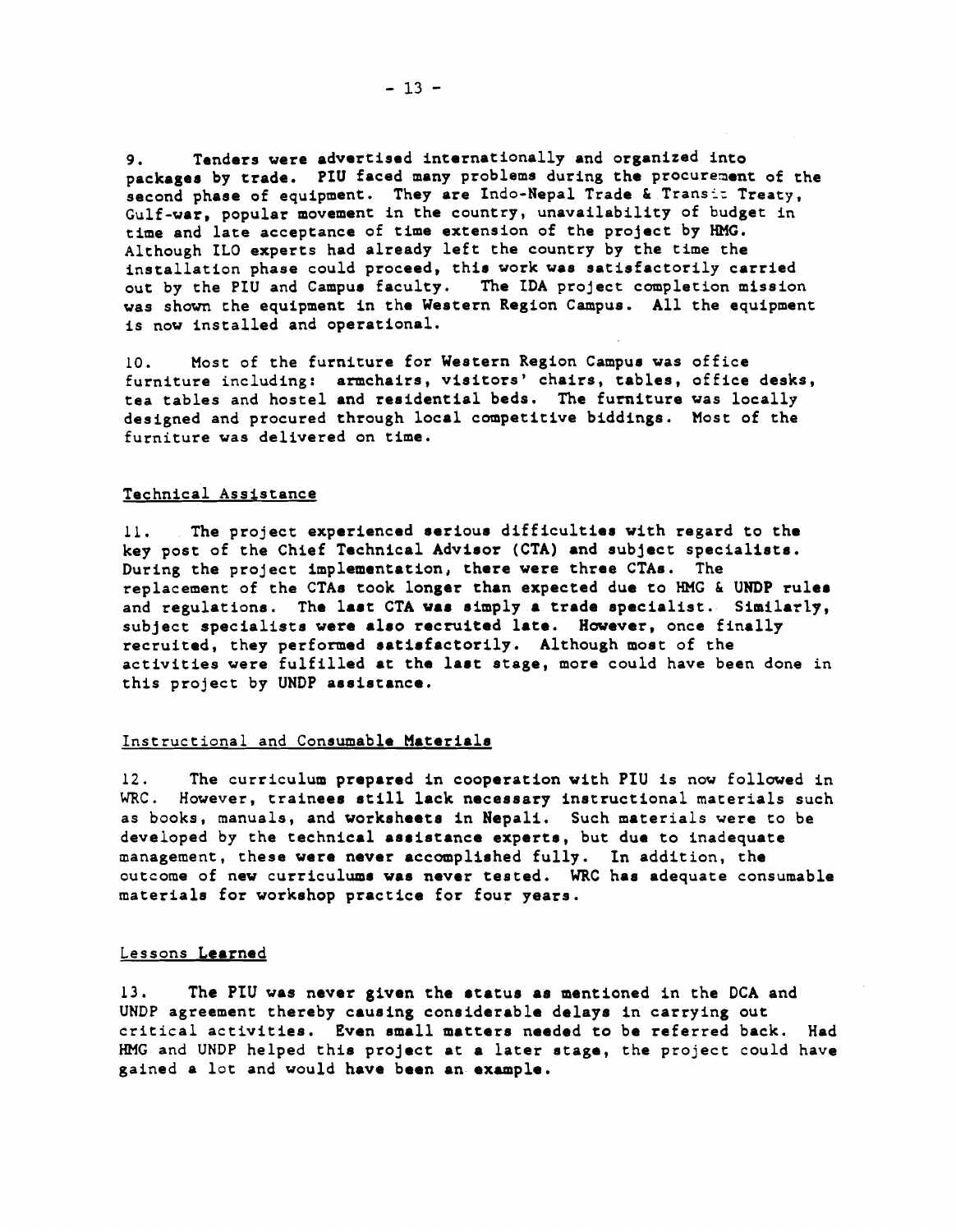#### **IDA Performance**

14. **In view of the fact that it was the second project of this nature to be implemanted by IOE through an experienced PXU, the monitoring**  carried out by IDA during the first phase of the implementation to assist the PIU was efficient. The appraisal mission overestimated the Government's and IOE's ability to recruit permanent staff and establish the WRC structure. Perhaps closer attention should have been paid at **appraisal to the appropriatenesr of roma component8 which were not given**  priority by the IOE, such as level of Campus Chief and heads of **departments.** 

15. During the construction period, some misunderstanding occurred. PIU did not agree to have a construction manager as proposed by IDA **missions, resulting in late completion of tha conrtruction work and itr poor quality.** 

16. **IDA showed flexibility in agreeing to most of the proposals sent** by PIU at the last stage, in order to establish the WRC and retain most of the experienced and trained staffs of WRC. In addition, IDA has shown greater generosity towards this project in solving many activities and **without this the project would have been incomplate.**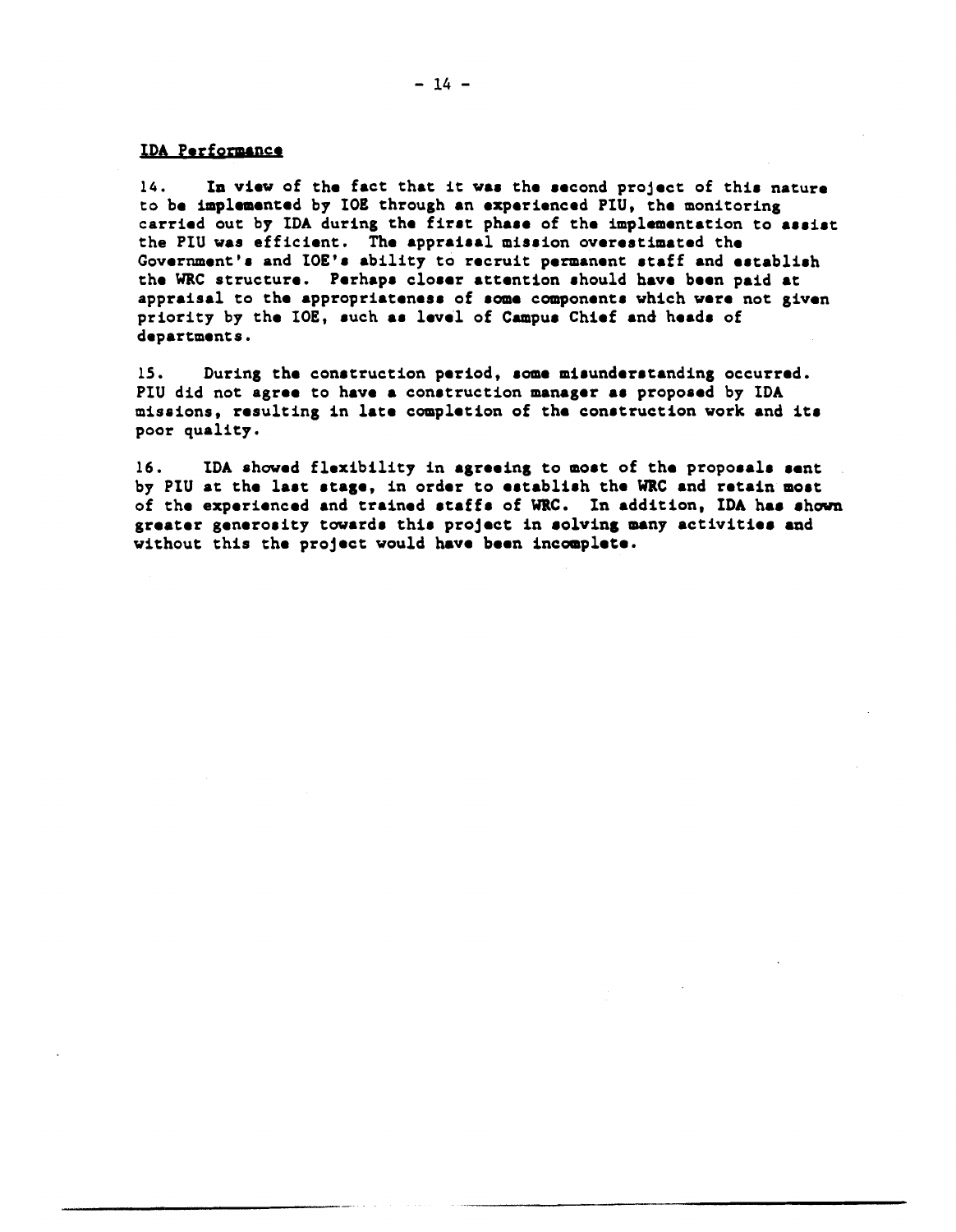#### NEPAL **SECOND EDUCATION PROJECT (Technical and Vocational Training) (Cr** . **1198 -Nu)**

#### PROJECT COMPLETION REPORT

#### PART III: TABLES AND STATISTICAL INFORMATION

- $\mathbf{1}$ . **Related IDA Credits**
- $2.$ **Pro j ect Time table**
- **Admission and Output of Students, 1987-1991**   $3<sub>1</sub>$
- **Estimated and Actual Disbursement of Credit Proceeds**  4. **(by semester)**
- **Estimated and Actual Project Costs by Expenditure Category**   $5<sub>1</sub>$
- $6.$ **Estimated and Actual Allocation of Credit Proceeds by Disbursement Category**
- $7.$ **Estimated and Actual Project Financing**
- $8.$ **Compliance with Credit Covenants**
- $9.$ Staff Inputs by Stage of Project Cycle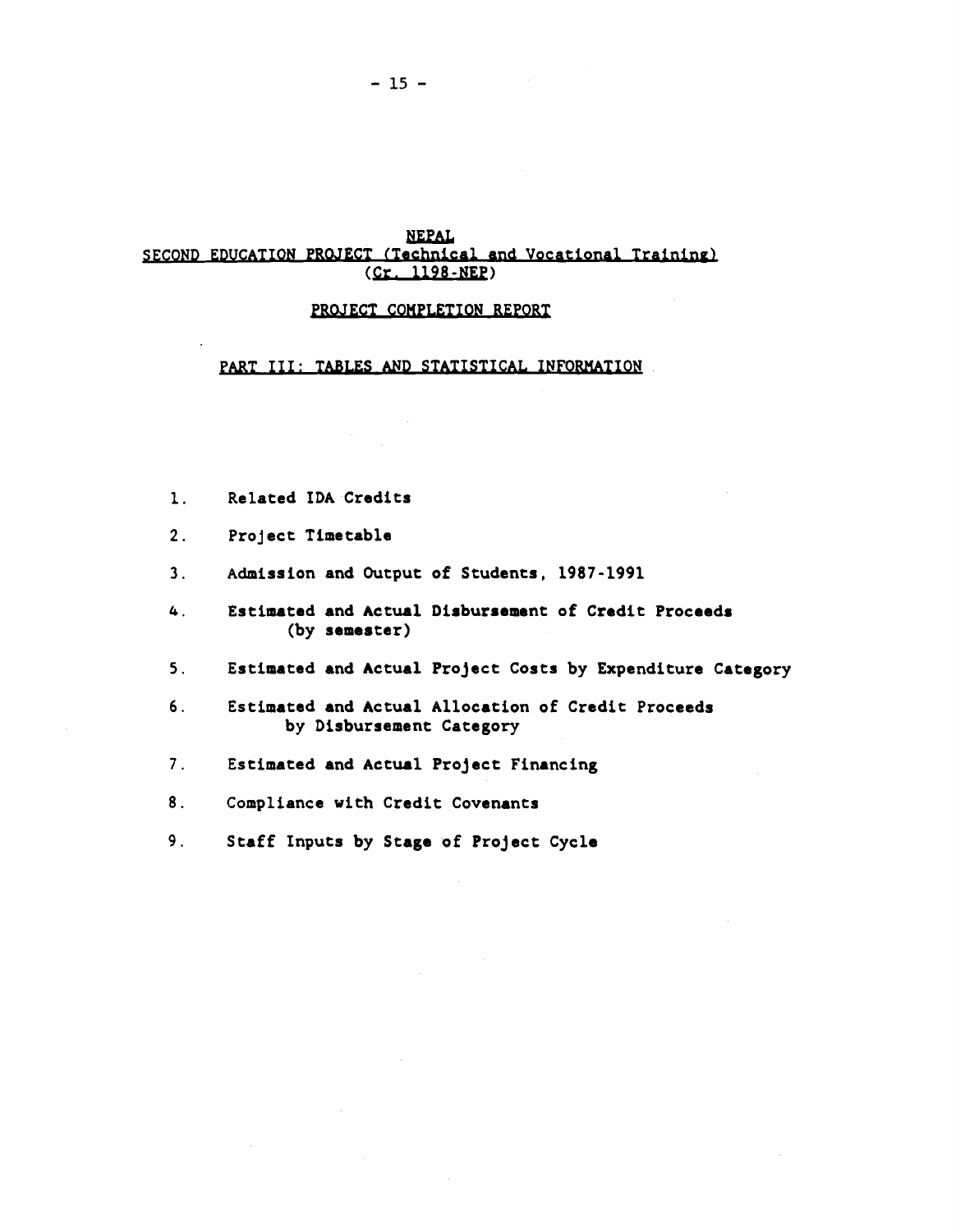#### NEPAL

## SECOND EDUCATION PROJECT (Technical and Vocational Training)

## (Cr. 1198-NEP)

## PROJECT COMPLETION REPORT

# Table 1: RELATED IDA CREDITS

| Loan/Credit Title               | Purpose                                 |      | Year of Approval<br><b>Status</b> | <b>Comment</b>                                            |
|---------------------------------|-----------------------------------------|------|-----------------------------------|-----------------------------------------------------------|
| Education I<br>$Cr. 772-NEP$    | Technician<br>Training                  | 1978 | Completed<br>June 1986            | Construction<br>delays, but<br>on the whole<br>successful |
| Education III<br>$Cr. 1463-NEP$ | Primary<br>Education                    | 1984 | Closed,<br>June<br>1992           |                                                           |
| $Cr. 1534-NEP$                  | Agricultural<br>Manpower                | 1985 | Due to<br>close, June<br>1993     |                                                           |
| $Cr. 2044-NEP$                  | Engineering<br>Education                | 1989 | Completion<br>1997                | Delays in<br>Construction<br>and Instit.<br>Development   |
| $Cr. 2048-NEP$                  | Earthquake<br>Schools<br>Rehabilitation | 1989 | Completion<br>1993                |                                                           |
| $Cr. 2257-NEP$                  | Basic & Primary<br>Education            | 1992 | Completion<br>1997                |                                                           |

.<br>Alikuwa da waka wakati ilikuwa kut

 $\Delta$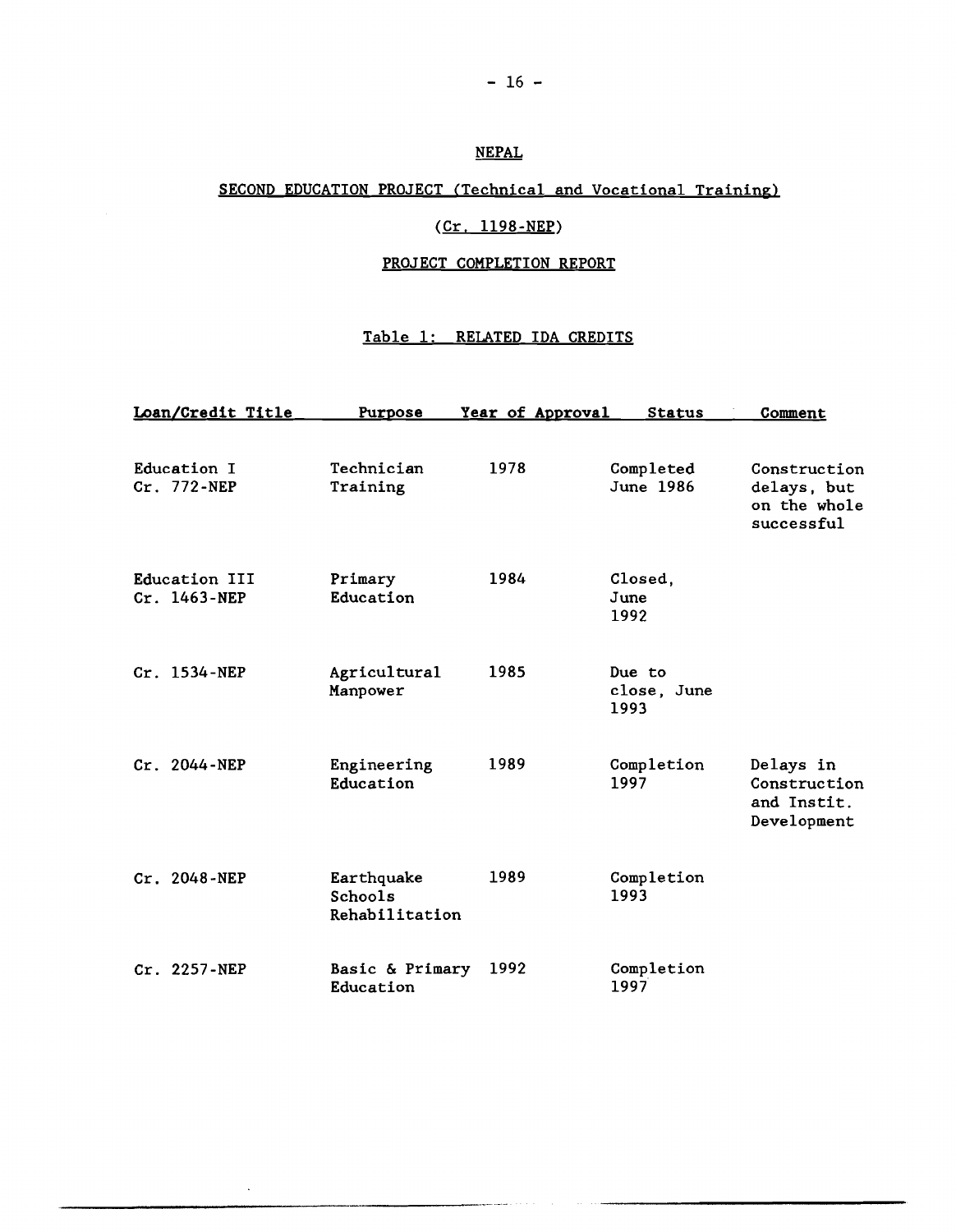# NEPAL SECOND EDUCATION PROJECT (Technical and Vocational Training)<br>(Cr. 1198-NEP)

#### PROJECT COMPLETION REPORT

# Table 2: PROJECT TIMETABLE

|                           | Planned<br>date | <b>Revised</b><br>date           | Actual<br>date |
|---------------------------|-----------------|----------------------------------|----------------|
| Identification            | 10/79           |                                  | 10/79          |
| Preparation               | 03/80           |                                  | 04/80          |
| Pre-appraisal             | 06/80           | 11/80                            |                |
| Appraisal                 | 12/80           |                                  | 11/80          |
| Credit negotiations       | 04/81           | 05/81                            | 10/81          |
| Post negotiations mission | 11/81           |                                  | 11/81          |
| Board approval            | 05/81           |                                  | 12/22/81       |
| Credit signature          |                 |                                  | 04/07/82       |
| Credit effectiveness      | 10/81           |                                  | 07/23/82       |
| Project completion        | 12/31/87        | 12/31/88<br>12/31/89<br>12/31/90 | 06/30/91       |
| Credit closing            | 06/30/88        | 06/30/89<br>06/30/90<br>06/30/91 | 12/31/91       |

 $\label{eq:2.1} \frac{1}{\sqrt{2\pi}}\int_{\mathbb{R}^3}\left|\frac{d\mathbf{x}}{d\mathbf{x}}\right|^2\,d\mathbf{x}^2\,d\mathbf{x}^2\,d\mathbf{x}^2\,d\mathbf{x}^2\,d\mathbf{x}^2\,d\mathbf{x}^2\,d\mathbf{x}^2\,d\mathbf{x}^2\,d\mathbf{x}^2\,d\mathbf{x}^2\,d\mathbf{x}^2\,d\mathbf{x}^2\,d\mathbf{x}^2\,d\mathbf{x}^2\,d\mathbf{x}^2\,d\mathbf{x}^2\,d\mathbf$  $\label{eq:2.1} \mathcal{L}_{\text{max}} = \frac{1}{\sqrt{2\pi}}\sum_{i=1}^{N} \frac{1}{\sqrt{2\pi}}\sum_{i=1}^{N} \frac{1}{\sqrt{2\pi}}\sum_{i=1}^{N} \frac{1}{\sqrt{2\pi}}\sum_{i=1}^{N} \frac{1}{\sqrt{2\pi}}\sum_{i=1}^{N} \frac{1}{\sqrt{2\pi}}\sum_{i=1}^{N} \frac{1}{\sqrt{2\pi}}\sum_{i=1}^{N} \frac{1}{\sqrt{2\pi}}\sum_{i=1}^{N} \frac{1}{\sqrt{2\pi}}\sum_{i=1}^{N} \$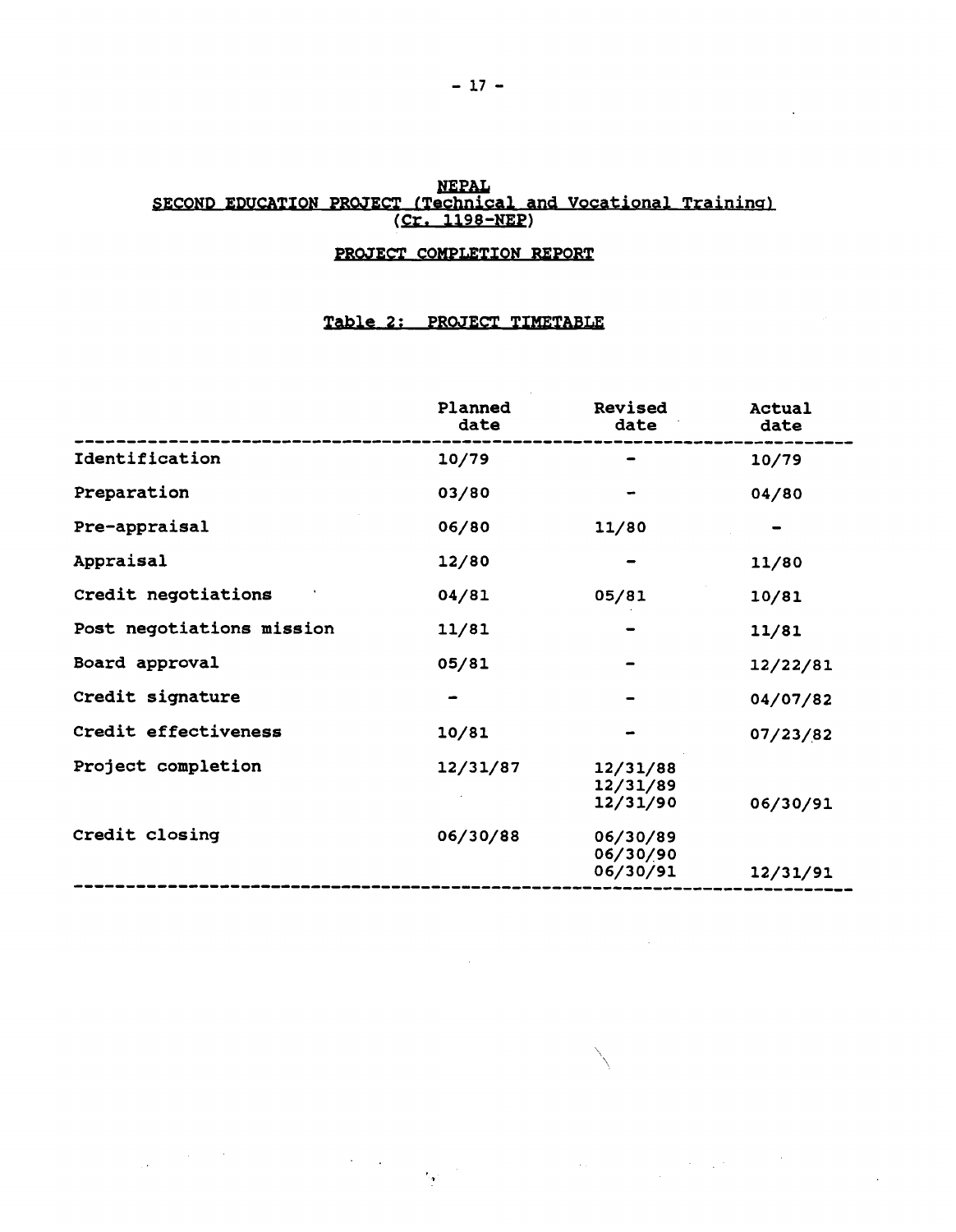#### **NEPAL** SECOND EDUCATION PROJECT (Technical and Vocational Training)  $(Cr. 1198-NEP)$

#### PROJECT COMPLETION REPORT

#### Table 3: ADMISSION AND OUTPUT OF STUDENTS POKHARA CAMPUS, 1987-1991

#### I: 3 year Engineering Technicians Program

|                                     | 1987            | 1988             | 1990 <sup>1</sup> | 1991            |
|-------------------------------------|-----------------|------------------|-------------------|-----------------|
| Admitted:                           |                 |                  |                   |                 |
| - CIVIL<br>- ELECTRICAL             | 32<br>16        | 69<br>18         | 64<br>16          | 64<br>16        |
| - MECHANICAL                        | 16              | 18               | 16                | 16              |
|                                     | $\overline{64}$ | $\overline{105}$ | $\overline{96}$   | $\overline{96}$ |
| Completed Training 2/               |                 |                  |                   |                 |
| - CIVIL                             | 25              | 62               | 54                | 62              |
| - ELECTRICAL                        | 15              | 15               | 15                | 16              |
| - MECHANICAL                        | 13              | 16               | 15                | 15              |
|                                     | $\overline{53}$ | $\overline{93}$  | $\overline{84}$   | $\overline{93}$ |
| Obtained Diploma                    |                 |                  |                   |                 |
| - CIVIL                             | 20              |                  |                   |                 |
| - ELECTRICAL                        | 11              |                  |                   |                 |
| - MECHANICAL                        | 12              |                  |                   |                 |
|                                     | $\overline{43}$ |                  |                   |                 |
|                                     |                 |                  |                   |                 |
| II: One-year Craft Training Program |                 |                  |                   |                 |

|          | 1988       | 1989 | <u> 1991</u> |
|----------|------------|------|--------------|
| Admitted | 188        | 115  | 99           |
| Passed?/ | <b>140</b> | 105  |              |

1 Admission schedule for late 1989 slipped to January 1990.

<sup>2</sup> 1990 and 1991 figures indicate completion of 2nd and 1st year respectively. April 1992 examination results for classes of 1988, 1990 and 1991 are currently awaited.

3 1991 courses still in progress.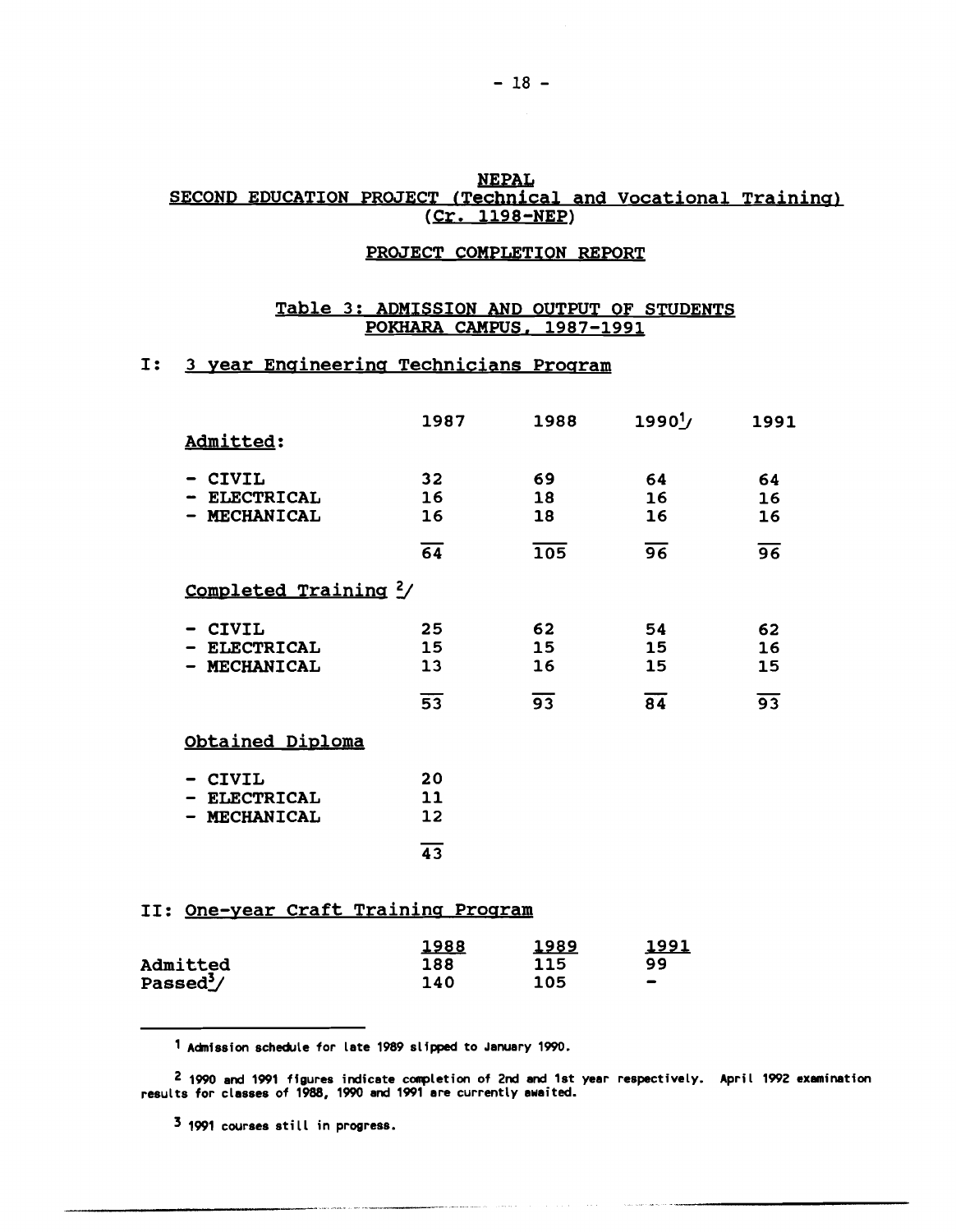#### **NEPAL** SECOND EDUCATION PROJECT (Technical and Vocational Training)  $(cr. 1198-NEP)$

#### PROJECT COMPLETION REPORT

## Table 4: ESTIMATED AND ACTUAL DISBURSEMENT OF CREDIT PROCEEDS

|        |                  |                 |                   | Cumulative Disbursements |            |                        |
|--------|------------------|-----------------|-------------------|--------------------------|------------|------------------------|
|        |                  |                 | Estimated(APR)    | <b>Actual</b>            |            |                        |
| IDA/FY |                  | Semester        | $(\S US million)$ | (SDRm)                   | $(SUSm)^1$ | as %<br>оf<br>estimate |
| 1982   | $\mathbf{1}$     | $07/81 - 12/81$ | 0.00              | 0.00                     | 0.00       | 0.0                    |
|        | $\mathbf{2}$     | $01/82 - 06/82$ | 0.06              | 0.00                     | 0.00       | 0.0                    |
| 1983   | $\mathbf{1}$     | $07/82 - 12/82$ | 0.24              | 0.00                     | 0.00       | 0.0                    |
|        | $\overline{2}$   | $01/83 - 06/83$ | 0.99              | 0.08                     | 0.09       | 0.1                    |
| 1984   | 1                | $07/83 - 12/83$ | 2.81              | 0.37                     | 0.38       | 13.5                   |
|        | $\overline{2}$   | $01/84 - 06/84$ | 5.12              | 0.89                     | 0.93       | 18.2                   |
| 1985   | $\mathbf{1}$     | $07/84 - 12/84$ | 7.45              | 1.10                     | 1.14       | 15.3                   |
|        | $\overline{2}$   | $01/85 - 06/85$ | 9.79              | 1.49                     | 1.53       | 15.6                   |
| 1986   | $\mathbf{1}$     | $07/85 - 12/85$ | 12.12             | 1.93                     | 1.98       | 16.3                   |
|        | $\mathbf{2}$     | $01/86 - 06/86$ | 13.67             | 2.15                     | 2.23       | 16.3                   |
| 1987   | $\mathbf{1}$     | $07/86 - 12/86$ | 13.83             | 5.19                     | 5.88       | 42.6                   |
|        | $\mathbf{2}$     | $01/87 - 06/87$ | 13.95             | 6.13                     | 7.08       | 50.7                   |
| 1988   | $\mathbf{1}$     | $07/87 - 12/87$ | 14.12             | 7.24                     | 8.49       | 60.1                   |
|        | $\boldsymbol{2}$ | $01/88 - 06/88$ | 14.30             | 7.35                     | 8.64       | 60.4                   |
| 1989   | $\mathbf{1}$     | $07/88 - 12/88$ |                   | 7.59                     | 8.95       | 62.5                   |
|        | $\boldsymbol{2}$ | $01/89 - 06/89$ |                   | 7.77                     | 9.20       | 64.3                   |
| 1990   | $\mathbf{1}$     | $07/89 - 12/89$ |                   | 8.14                     | 9.67       | 67.6                   |
|        | $\mathbf{2}$     | $01/90 - 06/90$ |                   | 8.14                     | 9.67       | 67.6                   |
| 1991   | $\mathbf 1$      | $07/90 - 12/90$ |                   | 8.66                     | 10.41      | 72.7                   |
|        | $\overline{2}$   | $01/91 - 06/91$ |                   | 8.93                     | 10.78      | 75.4                   |
| 1992   | 1                | $07/91 - 12/91$ |                   | 9.62                     | 11.71      | 81.9                   |
|        | $\mathbf{2}$     | $01/92 - 06/92$ |                   | 9.93                     | 12.14      | 84.9                   |

<sup>1</sup> historical US \$ equivalent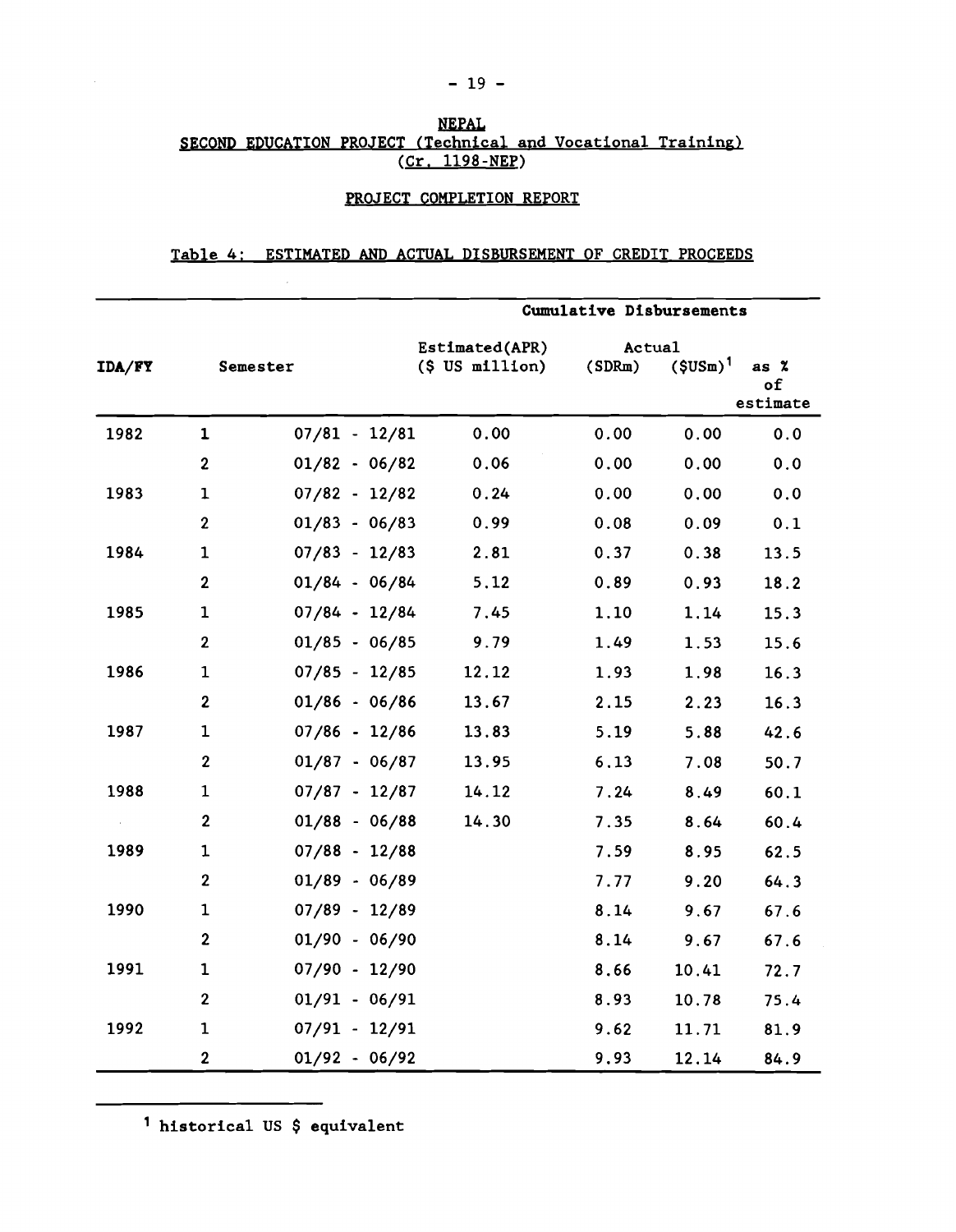#### **NEPAL SECOND EDUCATION PROJECT (Technical and Vocational Trainine) (Cr** . **1198-NEP)**

#### **PROJECT COMPLETION REPORT**

#### Table 5: ESTIMATED AND ACTUAL PROJECT COSTS BY CATEGORY OF EXPENDITURE (\$ **US Million)**

|                                      |      | Appraisal | Estimate |                           |      |       | Actual |                     |
|--------------------------------------|------|-----------|----------|---------------------------|------|-------|--------|---------------------|
|                                      | Loc. | For.      | Tot.     | $\boldsymbol{\mathsf{x}}$ | Loc. | For.  | Tot.   | $\boldsymbol{\chi}$ |
| Site<br>development                  | 0.91 | 0.39      | 1.30     | 12.5                      | 0.16 | 0.00  | 0.16   | 1.0                 |
| Buildings                            | 1.95 | 1.30      | 3.25     | 31.2                      | 2.58 | 2.93  | 5.51   | 33.8                |
| Professional<br>services             | 0.37 | 0.04      | 0.41     | 3.9                       | 0.21 | 0.00  | 0.21   | 1.3                 |
| Furniture                            | 0.21 | 0.21      | 0.41     | 4.0                       | 0.41 | 0.00  | 0.41   | 2.5                 |
| Equipment                            | 0.43 | 2.42      | 2.85     | 27.4                      | 0.19 | 4.23  | 4.42   | 27.0                |
| Staff<br>salaries                    | 0.99 | 0.00      | 0.99     | 9.5                       | 2.01 | 0.00  | 2.01   | 12.3                |
| Consumable<br>training<br>materials  | 0.06 | 0.13      | 0.19     | 1.8                       | 0.29 | 0.07  | 0.36   | 2.2                 |
| Experts/<br>consultants <sup>1</sup> | 0.06 | 0.34      | 0.40     | 3.9                       | 0.01 | 3.23  | 3.24   | 19.9                |
| Project<br>studies                   | 0.45 | 0.15      | 0.60     | 5.8                       | 0.00 | 0.00  | 0.00   |                     |
| <b>Total</b><br>baseline<br>costs    | 5.42 | 4.98      | 10.40    | 100                       | 5.86 | 10.46 | 16.32  | 100                 |

and the company

. . . . . . . . . .

**actual project cost of experts and consultants includes whole cost of UNDP/ILO technical assistance project**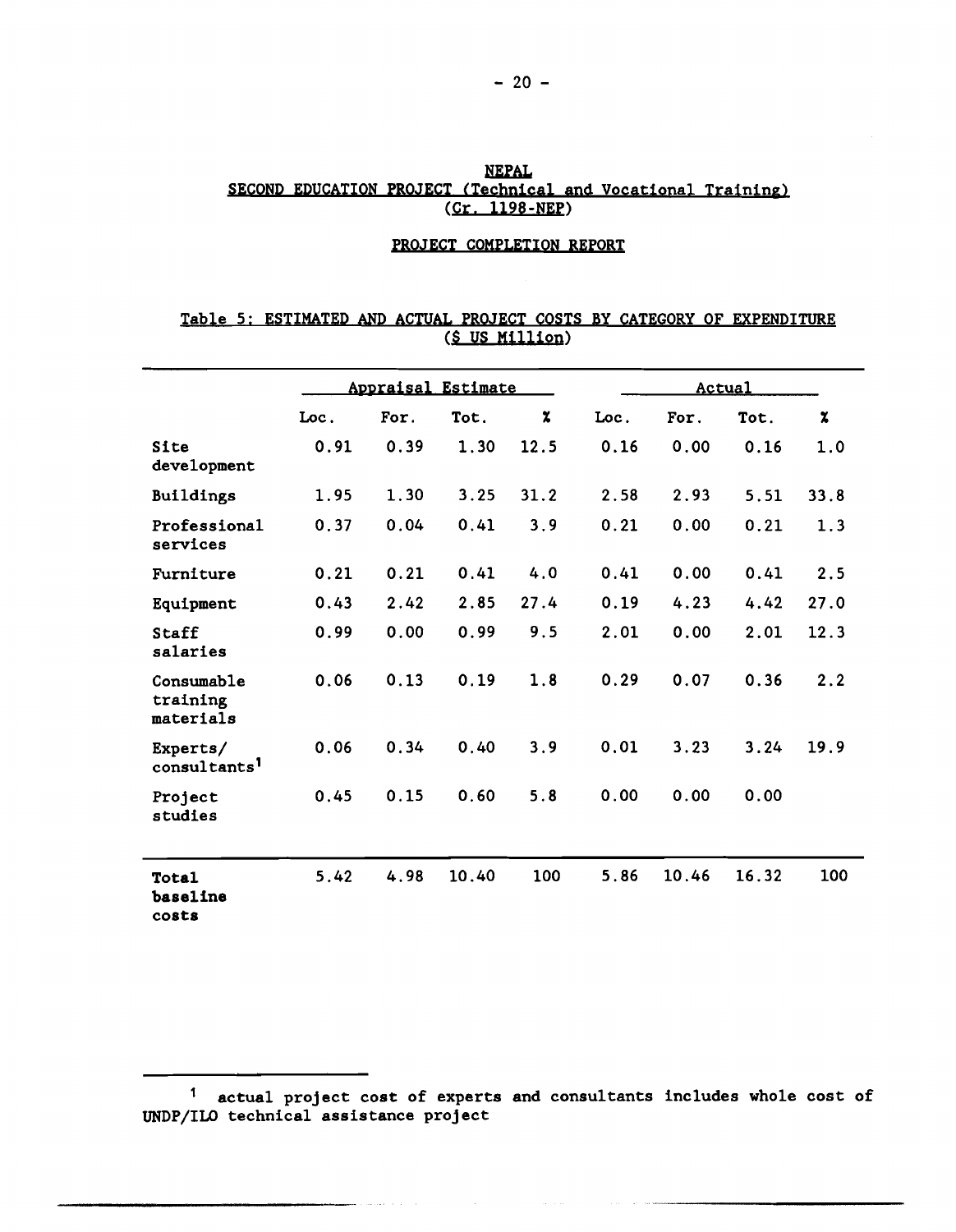#### NEPAL

#### SECOND EDUCATION PROJECT (Technical and Vocational Training)

#### (Cr. 1198-NEP)

#### PROJECT COMPLETION REPORT

#### Table 6: ESTIMATED AND ACTUAL ALLOCATION OF CREDIT PROCEEDS (\$ US Thousand)

| Category                                                                  |        | Original allocation Actual Disbursements |
|---------------------------------------------------------------------------|--------|------------------------------------------|
| 1. Civil works and furniture,<br>including building materials             | 6,910  | 5,384                                    |
| 2. Equipment, books, journals<br>and instructional materials              | 3,752  | 4,695                                    |
| 3. Professional services (for<br>construction, furnishing &<br>equipment) | 480    | 194                                      |
| 4. Other consultants' services                                            | 1,167  | 46                                       |
| 5. Staff salaries, allowances &<br>other operating costs                  | 1,041  | 1,507                                    |
| 6. Consumable training materials                                          | 275    | 299                                      |
| 7. Unallocated                                                            | 675    | 0                                        |
| Refundable balance <sup>1</sup>                                           |        | 16                                       |
| <b>TOTAL</b>                                                              | 14,300 | 12,141                                   |

 $<sup>1</sup>$  At the time of preparation of this Report, a request had been made to the</sup> Project by the Asia Disbursements Division, as to the likely timing and amount of a final replenishment application for the Special Account. Since no suitable reply was received, the full amount of the pending Application 139 (converted as \$220,008) was utilized for recovery purposes, leaving a balance refundable to IDA of \$16,588. Pending the expected refund to IDA, this amount therefore appears in the total of funds disbursed. (The Project Coordinator was advised by LOAAS to utilize funds remaining in the Special Account to pay for the amounts claimed in the above Application).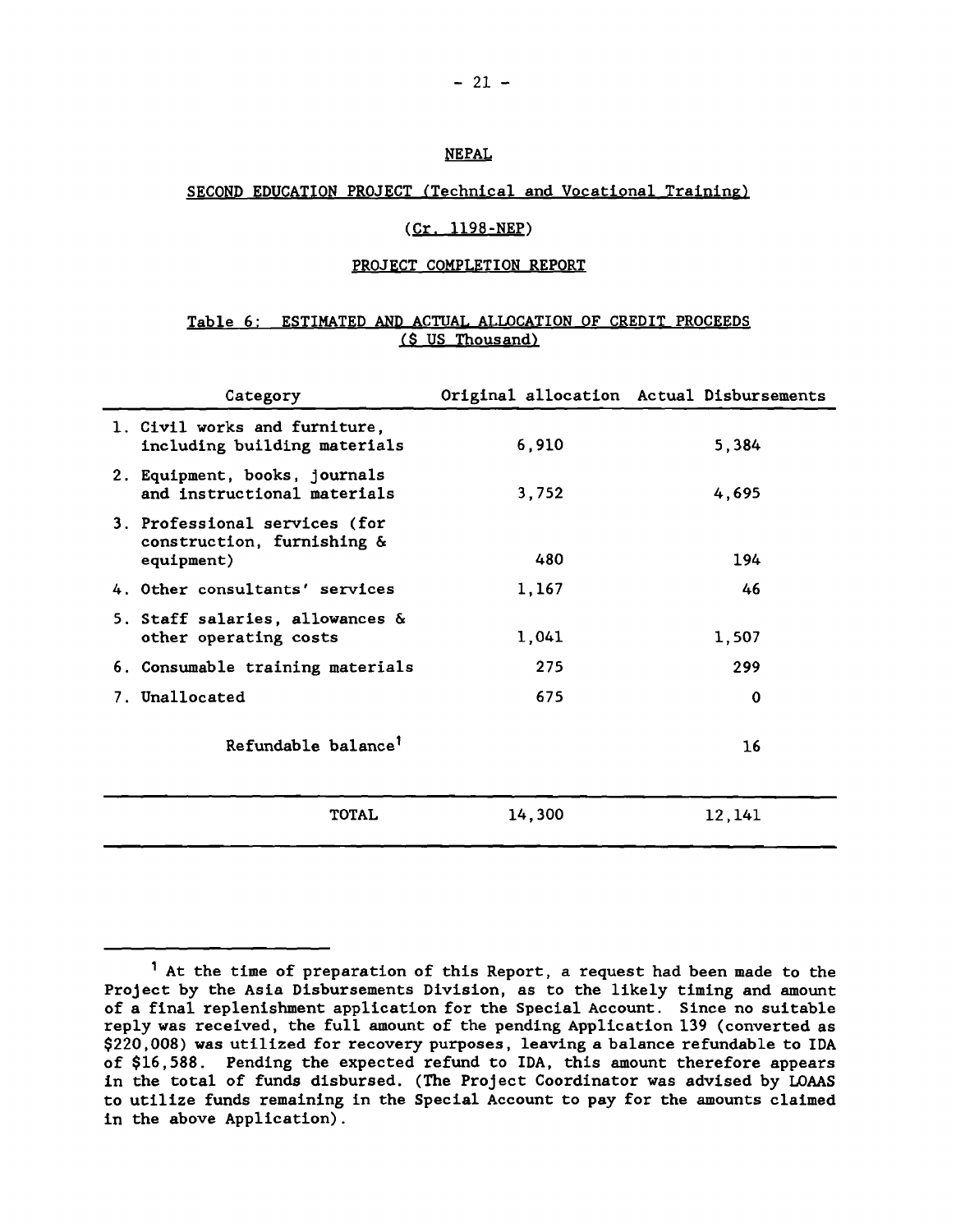# NEPAL<br>SECOND EDUCATION PROJECT (Technical and Vocational Training) **Cr. 1198-NEP)**

|                                                                              |             |                    |             | $-22 -$                                                                      |             |              |             |              |
|------------------------------------------------------------------------------|-------------|--------------------|-------------|------------------------------------------------------------------------------|-------------|--------------|-------------|--------------|
|                                                                              |             |                    |             |                                                                              |             |              |             |              |
|                                                                              |             |                    |             | <b>NEPAL</b><br>SECOND EDUCATION PROJECT (Technical and Vocational Training) |             |              |             |              |
|                                                                              |             |                    |             | (Cr. 1198-NEP)<br>PROJECT COMPLETION REPORT                                  |             |              |             |              |
|                                                                              |             |                    |             |                                                                              |             |              |             |              |
|                                                                              |             |                    |             | Table 7: Estimated and Actual Project Financing<br>(\$ US million)           |             |              |             |              |
|                                                                              |             | Appraisal Estimate |             |                                                                              |             | Actual       |             | $\alpha$ .   |
|                                                                              | <b>HMGN</b> |                    |             |                                                                              |             |              |             |              |
|                                                                              |             | IDA                | <b>UNDP</b> | <b>Total</b>                                                                 | <b>HMGN</b> | IDA          | <b>UNDP</b> | Total        |
| Civil works &<br>furniture                                                   | 0.05        | 6.90               | 0.00        | 6.95                                                                         | 0.30        | 5.38         | 0.00        | 5.68         |
| Land<br>acquisition                                                          | 0.25        | 0.00               | 0.00        | 0.25                                                                         | 0.16        | 0.00         | 0.00        | 0.16         |
| Equipt., books,<br>journals,<br>instr. matls.                                | 0.01        | 3.75               | 0.00        | 3.76                                                                         | 0.02        | 4.69         | 0.00        | 4.71         |
| Prof. svcs.,<br>engng/arch.<br>fees                                          | 0.00        | 0.48               | 0.00        | 0.48                                                                         | 0.00        | 0.19         | 0.00        | 0.19         |
|                                                                              | 0.00        | 1.17               | 0.00        | 1.17                                                                         | 0.00        | 0.05         | 0.00        | 0.05         |
| Consultant<br>svcs & studies<br>Consultant<br>svcs, fellow-<br>ships & misc. | 0.00        | 0.00               | 2.50        | 2.50                                                                         | 0.00        | 0.00         | 3.23        | 3.23         |
| Staff sals.,<br>allces & oper-<br>ating costs                                | 0.26        | 1.04               | 0.00        | 1.30                                                                         | 0.43        | 1.51         | 0.00        | 1.94         |
| Consumable<br>trg. materials                                                 | 0.03        | 0.28               | 0.00        | 0.31                                                                         | 0.06        | 0.30         | 0.00        | 0.36         |
| Unallocated                                                                  | 0.10        | 0.68               | 0.00        | 0.78                                                                         | 0.00        | 0.00         | 0.00        | 0.00         |
| Total project                                                                | 0.70        | 14.30              | 2.50        | 17.50                                                                        |             | $0.97$ 12.12 |             | $3.23$ 16.32 |
| cost<br>Less taxes &<br>duties                                               | $-0.66$     | 0.00               |             | $-0.66$                                                                      |             |              |             |              |

 $\alpha$  is a map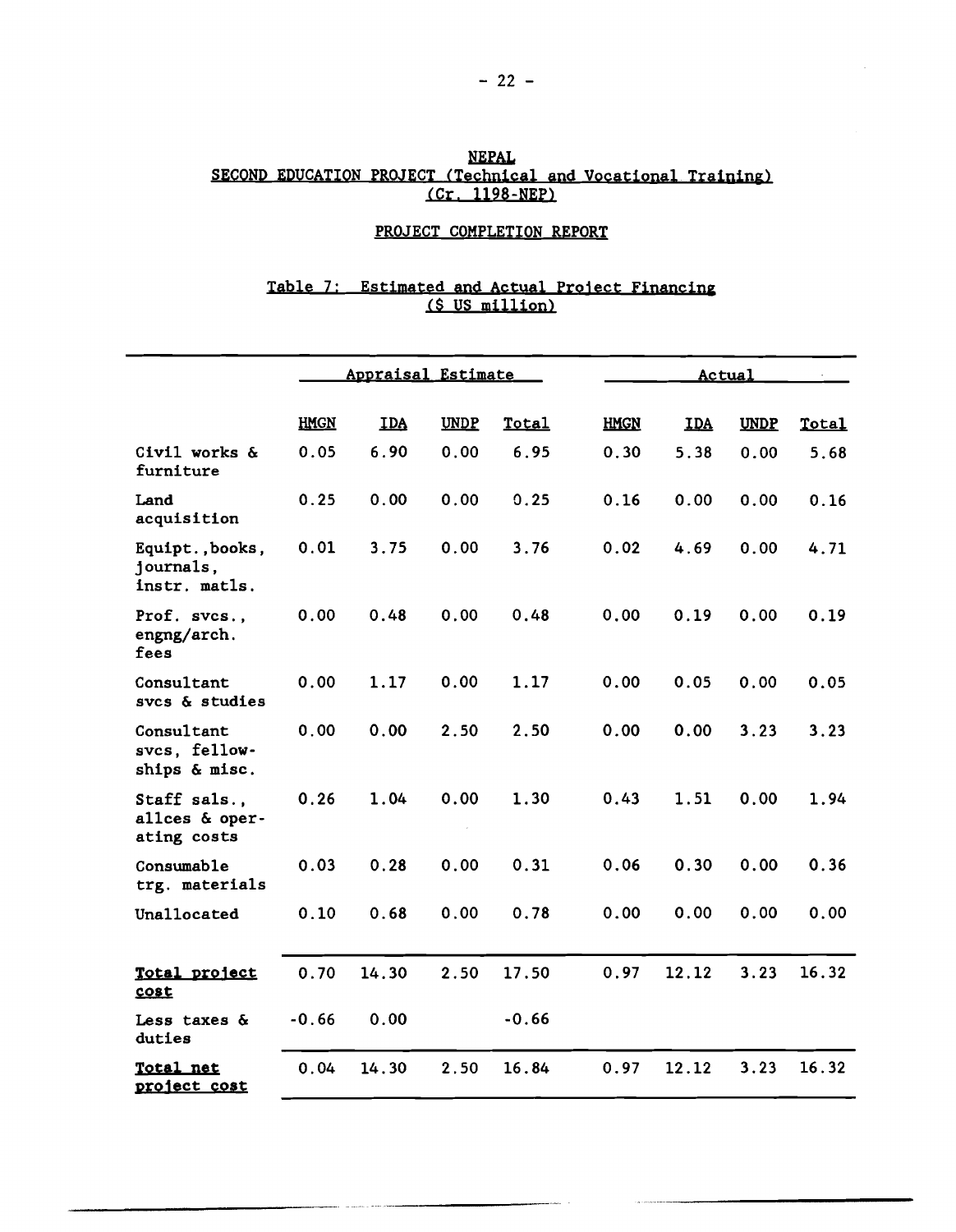#### NEPAL

# SECOND EDUCATION PROJECT (Technical and Vocational Training)<br>(Cr. 1198-NEP)

#### PROJECT COMPLETION REPORT

#### Table 8: COMPLIANCE WITH CREDIT CONVENANTS

| AGMT. SEC. STATUS  | 1/        | ORIGINAL<br><b>DATE</b>                             | REVISED<br>DATE | TYPE<br>2/ | DESCRIPTION<br>OF COVENANT                                                         | <b>COMMENTS</b>                                                                                                                                                                                                    |
|--------------------|-----------|-----------------------------------------------------|-----------------|------------|------------------------------------------------------------------------------------|--------------------------------------------------------------------------------------------------------------------------------------------------------------------------------------------------------------------|
| Cred $3.01b(2)$ OK |           |                                                     |                 |            | Take necessary steps to<br>ensure electric power<br>supply to site.                | Electric power<br>supply to the site<br>is available.                                                                                                                                                              |
| 3.02a(2)           | <b>OK</b> |                                                     |                 |            | Employ educational<br>consultants for Parts<br>$A(2)$ , B and C of the<br>Project. | Part A2: TA assist.<br>ance has been com-<br>pleted. Part B:<br>skill testing<br>expert is advising<br>the skill authori-<br>ty. Part C: Curri-<br>culum specialists<br>have completed<br>their work.              |
| 3.07a              | OK        | 6 mos.<br>after<br>opening                          |                 |            | Establish a Pokhara<br>Center Advisory<br>Committee                                | Established as a<br>rule according to<br>University regula-<br>tions.                                                                                                                                              |
| 3.07Ъ              | 0K.       | 6 mos.<br>after<br>opening                          |                 |            | Use Skills Aptitude<br>tests in the selec-<br>tion of trainees.                    | Skill aptitude is<br>part of the<br>entrance test.                                                                                                                                                                 |
| 3.08a              | ΟK        | 01/01/83<br>$\mathcal{L}^{\text{max}}_{\text{max}}$ |                 |            | Establish a Secreta-<br>riat for the NSAT.                                         | Chief of the<br>Secretariat was<br>appointed on a<br>full time basis in<br>October 1984.<br>Three specialists<br>were appointed in<br>September 1985.<br>The Secretariat<br>has moved to its<br>own offices and is |

 $\frac{1}{2}$ 

 $\frac{1}{2}$  ,  $\frac{1}{2}$ 

 $\mathbb{R}^2$ 

 $\sim 10$ 

 $\label{eq:2.1} \mathcal{L}(\mathcal{L}^{\text{max}}_{\mathcal{L}}(\mathcal{L}^{\text{max}}_{\mathcal{L}}),\mathcal{L}^{\text{max}}_{\mathcal{L}}(\mathcal{L}^{\text{max}}_{\mathcal{L}}))$ 

 $\ddot{\phantom{a}}$ 

 $\overline{a}$ 

 $\bar{a}$  $\alpha$  and  $\alpha$  and  $\alpha$ 

 $\hat{\mathcal{A}}$ 

 $\ddot{\phantom{a}}$ 

 $\sim$  13

 $\bar{\beta}$ 

 $\ddot{\phantom{a}}$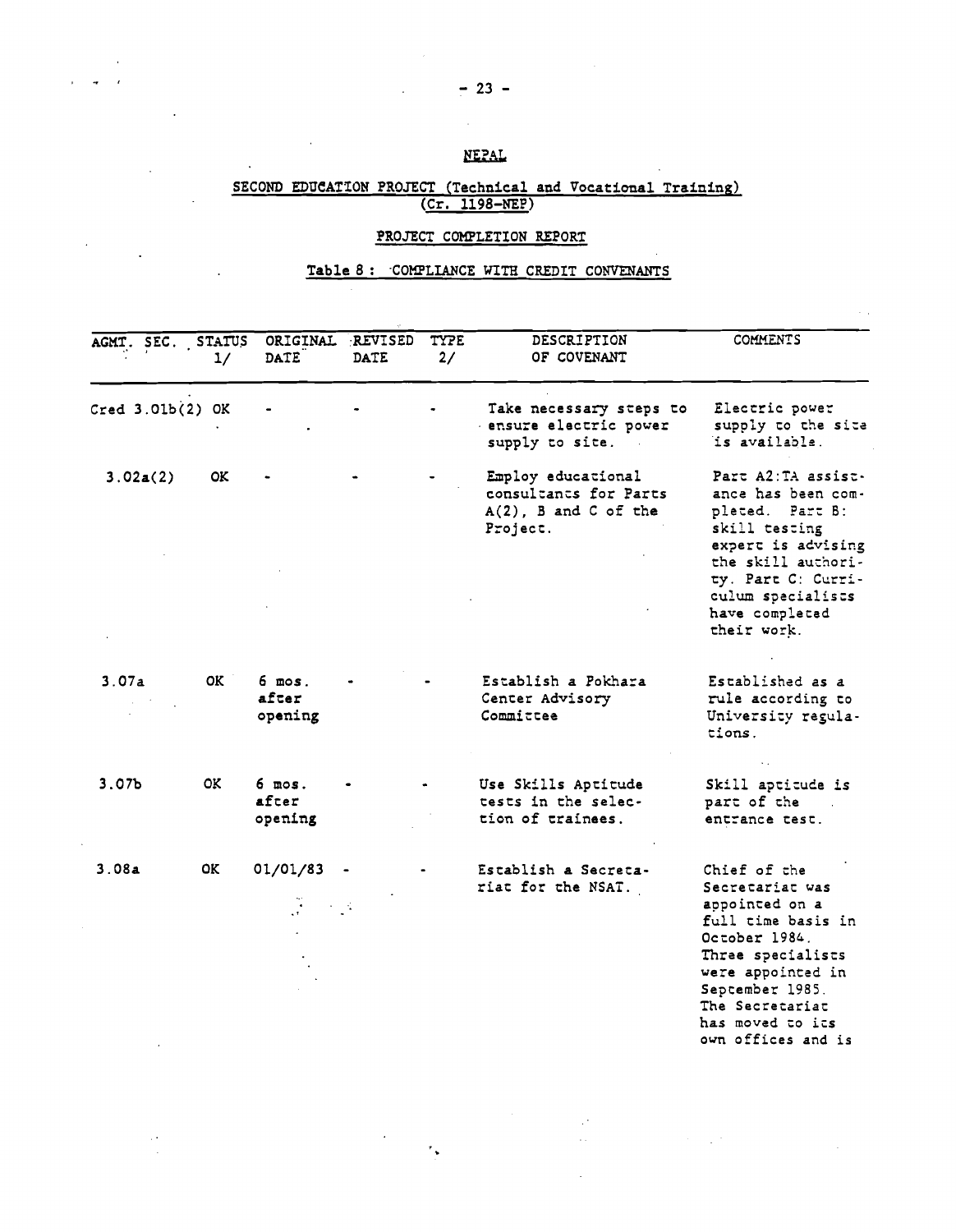$-24-$ 

 $\begin{bmatrix} 1 & 0 \\ 0 & 0 \\ 0 & 0 \end{bmatrix} \begin{bmatrix} 1 \\ 0 \\ 0 \\ 0 \end{bmatrix}$ 

 $\overline{a}$ 

 $\hat{\boldsymbol{\beta}}$ 

 $\bar{\mathcal{A}}$  $\ddot{\phantom{a}}$ 

 $\epsilon_{\rm m}$ 

| AGMT. SEC.        | <b>STATUS</b><br>1/ | ORIGINAL<br>DATE  | REVISED<br><b>DATE</b> | TYPE<br>2/ | DESCRIPTION<br>OF COVENANT                                                                                                                                               | COMMENTS                                                                                                                                                   |
|-------------------|---------------------|-------------------|------------------------|------------|--------------------------------------------------------------------------------------------------------------------------------------------------------------------------|------------------------------------------------------------------------------------------------------------------------------------------------------------|
|                   |                     |                   |                        |            |                                                                                                                                                                          | now fully staffed<br>and fully opera-<br>tional.                                                                                                           |
| 3.08 <sub>b</sub> | 0K                  |                   | 01/01/84 01/01/86      |            | Cause said Secretariat<br>to establish skill<br>standards and develop<br>skill tests in consul-<br>tation with the<br>Association                                        | Trade Advisory<br>Committee are<br>established.<br>52 trade stand-<br>ards developed<br>and annual trade<br>tests are being<br>conducted since<br>1985.    |
| 3.08c             | ΟК                  | 01/01/85          | 01/01/87               |            | Establish a National<br>Skill Testing Authority. Statutory status.<br>(NSTA)                                                                                             | Authority has<br>The act to grant<br>it autonomy was<br>signed in 1988.                                                                                    |
| 3.09a             | <b>SOON</b>         | 01/01/85          |                        |            | Recognize skill tests for Prepared a report<br>purposes of appointment<br>and career development<br>in the public service.                                               | to improve career<br>development of<br>craftsmen and<br>technicians in the<br>public sarvice.<br>The Ministry of<br>General Adminis-<br>tration is prepar- |
|                   |                     |                   |                        |            |                                                                                                                                                                          | ing proposals to<br>implement better<br>career provisions.                                                                                                 |
| 3.09b             | 0K                  | 01/01/84 01/01/86 | ÷                      |            | Develop and furnish to:<br>the Association for<br>review a plan to improve<br>career opportunities for<br>skilled craftsmen and<br>technicians in the<br>public service. | Ministry of<br>General Adminis-<br>tration has<br>prepared a propo-<br>sal which needs to<br>be considered by<br>the new Govern-<br>ment.                  |
| 3.09c             | SOON                | 01/01/85          | 01/01/87               |            | Implement said plans.                                                                                                                                                    | To be expected<br>in 1992.                                                                                                                                 |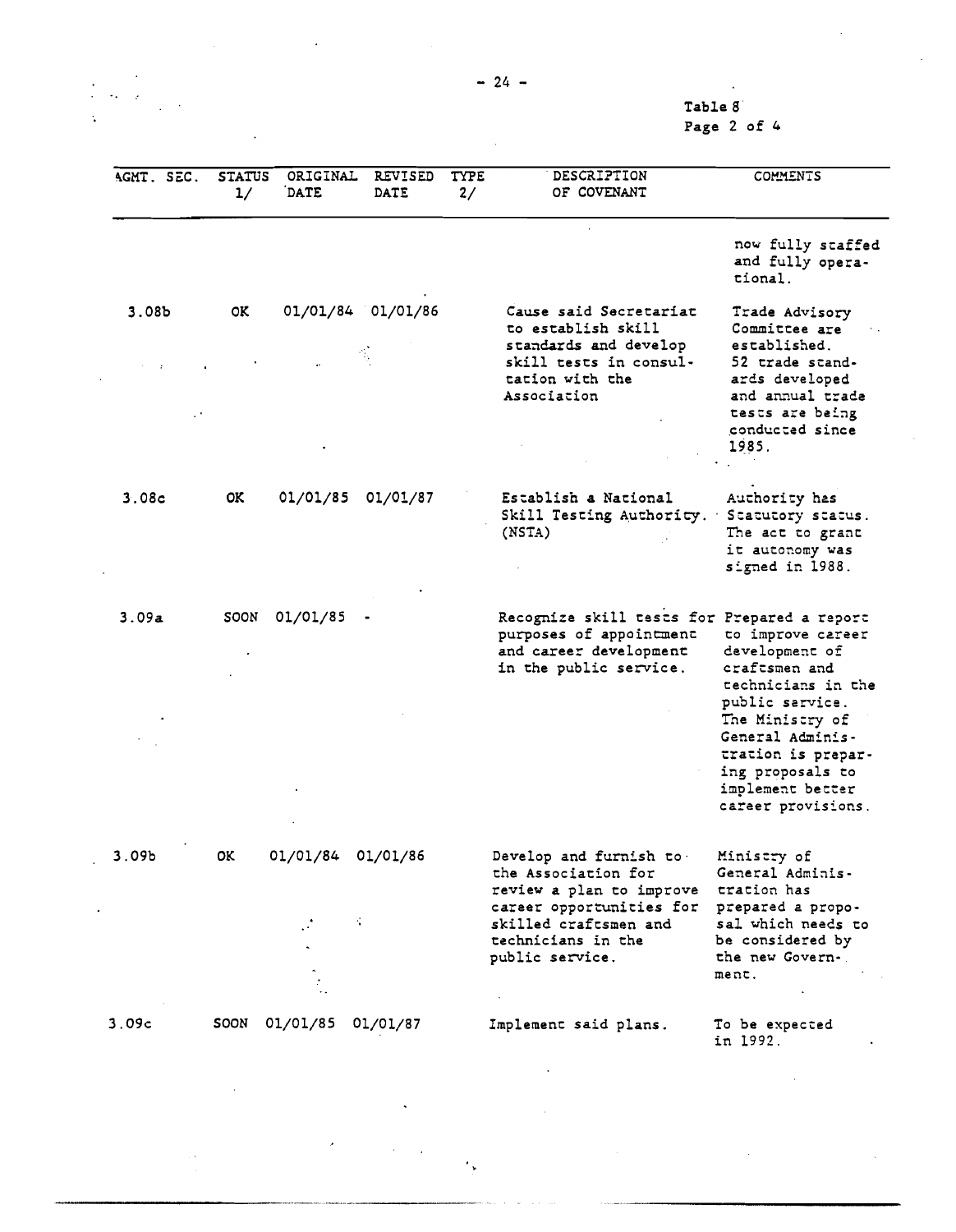| Table 8         |  |  |
|-----------------|--|--|
| Page $3$ of $4$ |  |  |

|                   |                     |                             |                        |            |                                                                                                                                                                                                                                                                                                                                                  | Table 8<br>Page 3 of 4                                                                                                                               |
|-------------------|---------------------|-----------------------------|------------------------|------------|--------------------------------------------------------------------------------------------------------------------------------------------------------------------------------------------------------------------------------------------------------------------------------------------------------------------------------------------------|------------------------------------------------------------------------------------------------------------------------------------------------------|
| <b>IGMT. SEC.</b> | <b>STATUS</b><br>1/ | ORIGINAL<br>DATE            | <b>REVISED</b><br>DATE | TYPE<br>2/ | DESCRIPTION<br>OF COVENANT                                                                                                                                                                                                                                                                                                                       | <b>COMMENTS</b>                                                                                                                                      |
| 3.104             | 0K                  |                             |                        |            | Designate IOE to be<br>responsible for moni-<br>toring following<br>functions, academic<br>progress at Pokhara<br>and Pulchowk campus<br>and employment for<br>graduates.                                                                                                                                                                        | PIU of the First Educa-<br>tion project monitors<br>academic progress at<br>Pulchowk. The monitor-<br>ing system has been<br>transferred to Pokhara. |
| 3.10 <sub>b</sub> | OK1                 | 01/01/84                    |                        |            | Furnish to the Asso-<br>ciation for review<br>and comment a<br>detailed system for<br>monitoring and evalua-<br>tion of the projects<br>financed under the<br>credit and the prior,<br>and provide the Asso-<br>ciation results of<br>such annual evaluation<br>of such credits for<br>five years following<br>the first output of<br>graduates. | Monitoring and evalua-<br>tion system in Opera-<br>tion.                                                                                             |
| 3.11a             | <b>OKI</b>          | 04/30/82                    |                        |            | Provide staffing<br>and staff training<br>plan for the<br>Pokhara Center.                                                                                                                                                                                                                                                                        | Completed                                                                                                                                            |
| 3.11B             | ok                  | 08/01/82                    |                        |            | Provide a staffing<br>and staff training<br>plan for the Secre-<br>tariat of the NSTA.                                                                                                                                                                                                                                                           | Plan has been<br>prepared and is<br>being implemented.                                                                                               |
| 3.124             | ОK                  | 6 mos.<br>before<br>opening |                        |            | - Establish and main-<br>tain a repair work-<br>shop with qualified<br>and trained personnel.                                                                                                                                                                                                                                                    | In compliance.                                                                                                                                       |
| 1.12 <sub>b</sub> | 0K                  |                             |                        |            | Ensure funds are<br>available annually<br>for maintenance and<br>repair.                                                                                                                                                                                                                                                                         | In compliance                                                                                                                                        |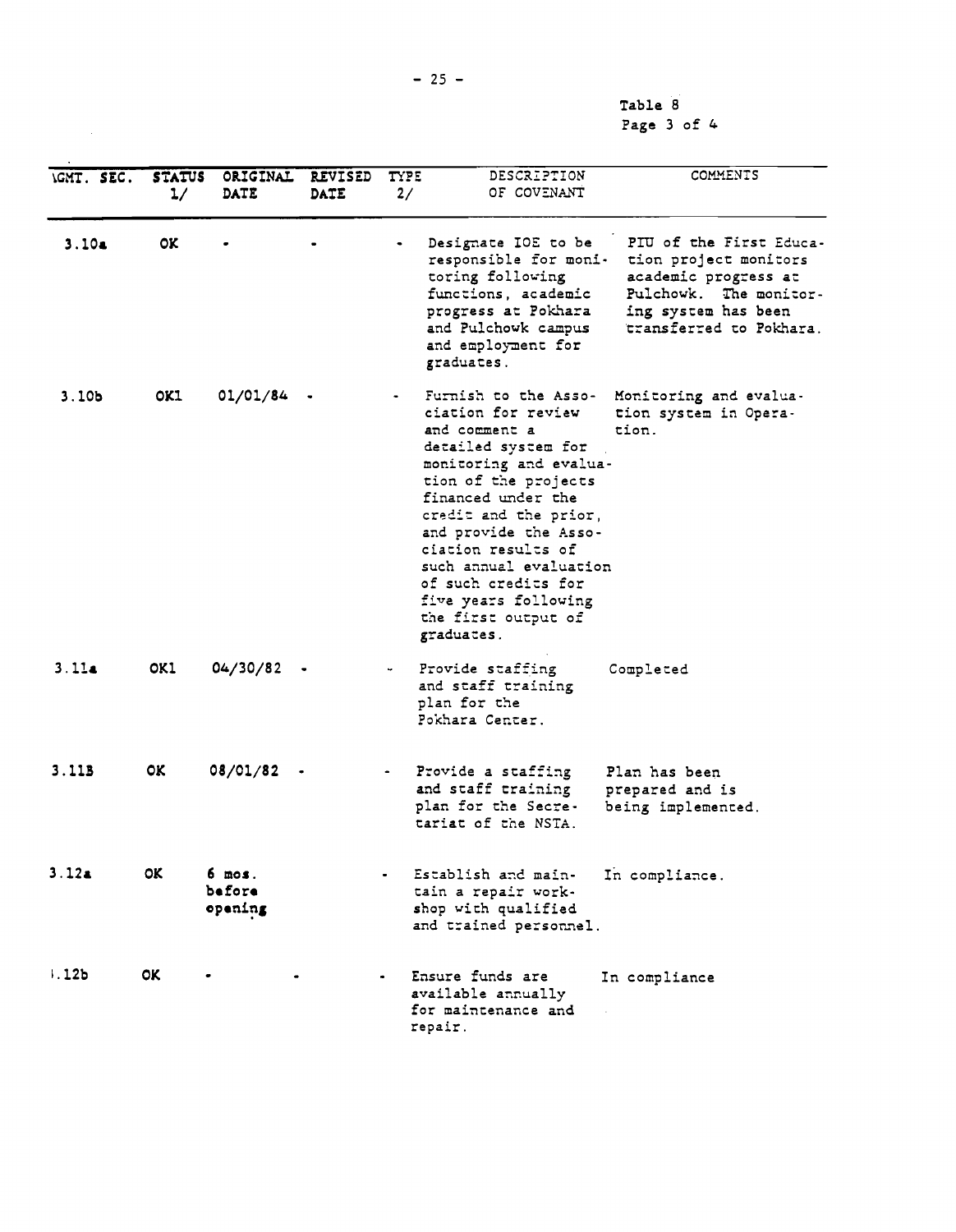- $1/$  OK Covenant complied with.
	- OK1 Covenant complied with now but was revised in past.
	- SOON Compliance expected in a reasonably short time.
	- NYD Not yet due.
	- DLET -. Proposed for deletion as no longer relevant.
	- REVS Needs revision in agreement with Borrower to reflect changed circumstances.
	- ACT Needs use of formal remedies to bring about compliance.
	- UNK Status of Covenant unknown.
- $2/$ Indicates type of covenant.

an<br>Album Maria Caracteristic Collection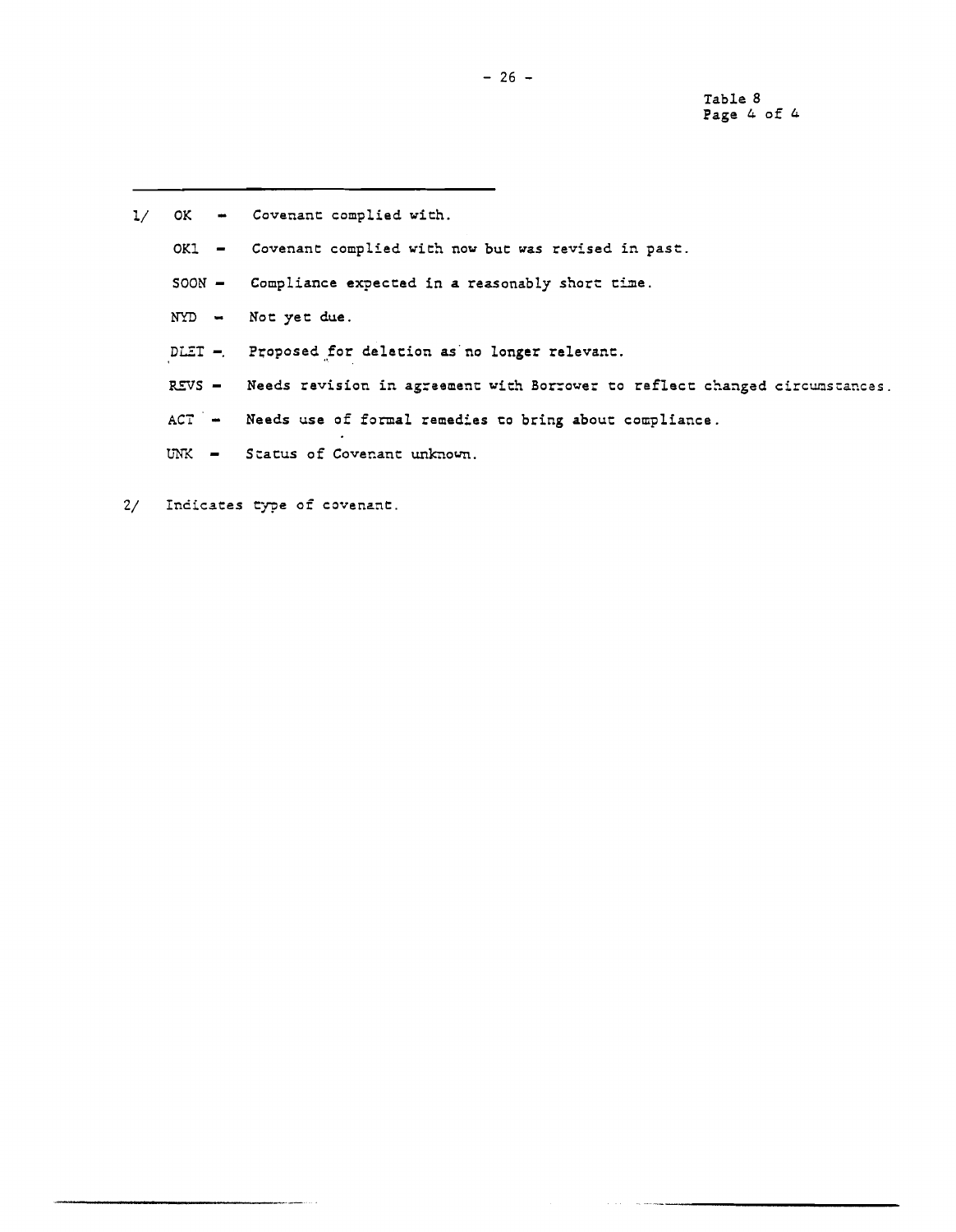#### NEPAL SECOND EDUCATION PROJECT (Technical & Vocational Training) (Cr. 1198-NEP)

#### PROJECT COMPLETION REPORT

#### Table 9: Staff Inputs by Stage of Project Cycle (in Staff Weeks)

| Stage of Project<br>Cycle |               | Planned          | Actual         |                |               |       |       |  |
|---------------------------|---------------|------------------|----------------|----------------|---------------|-------|-------|--|
|                           |               |                  | Arch-<br>itect | Econo-<br>mist | Educ-<br>ator | Other | Total |  |
| 1                         | Pre-appraisal | n.a <sup>1</sup> | 1.1            | 0.9            | 22.1          | 5.1   | 29.2  |  |
| $\mathbf{2}$              | Appraisal     | n.a              | 12.9           | 5.1            | 14.7          | 0.0   | 32.7  |  |
| 3                         | Negotiation   | n.a              | 6.6            | 0.0            | 4.5           | 0.0   | 11.1  |  |
| 4                         | Supervision   | n.a              | 12.9           | 0.1            | 51.1          | 3.2   | 67.3  |  |
| 5                         | Completion    | n, a             | 0, 0           | 0, 0           | 9.5           | 0.0   | 9.5   |  |
|                           | Total         |                  | 33.50          | 6.10           | 101.9         | 8.30  | 149.8 |  |

<sup>1</sup> not available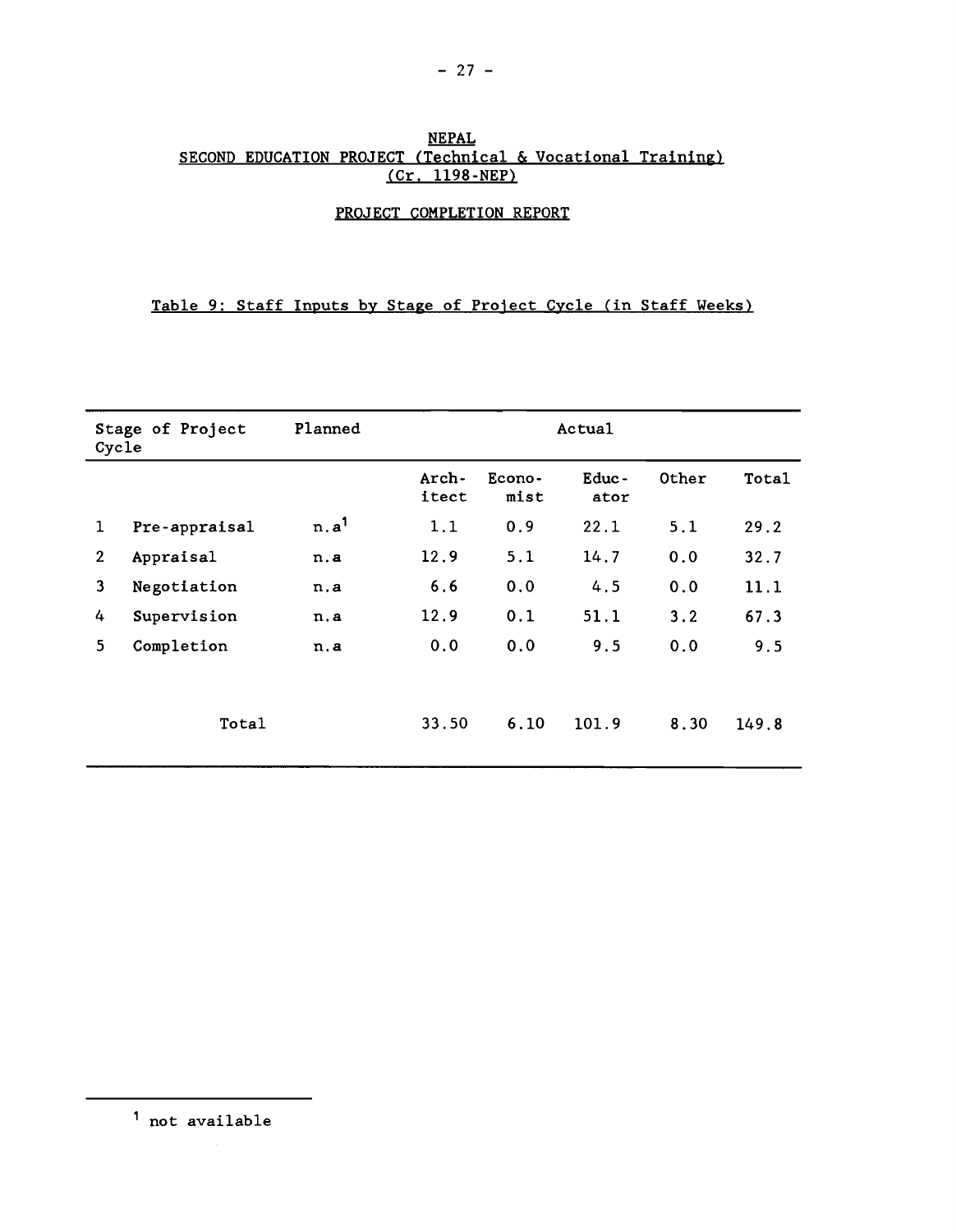ako erreg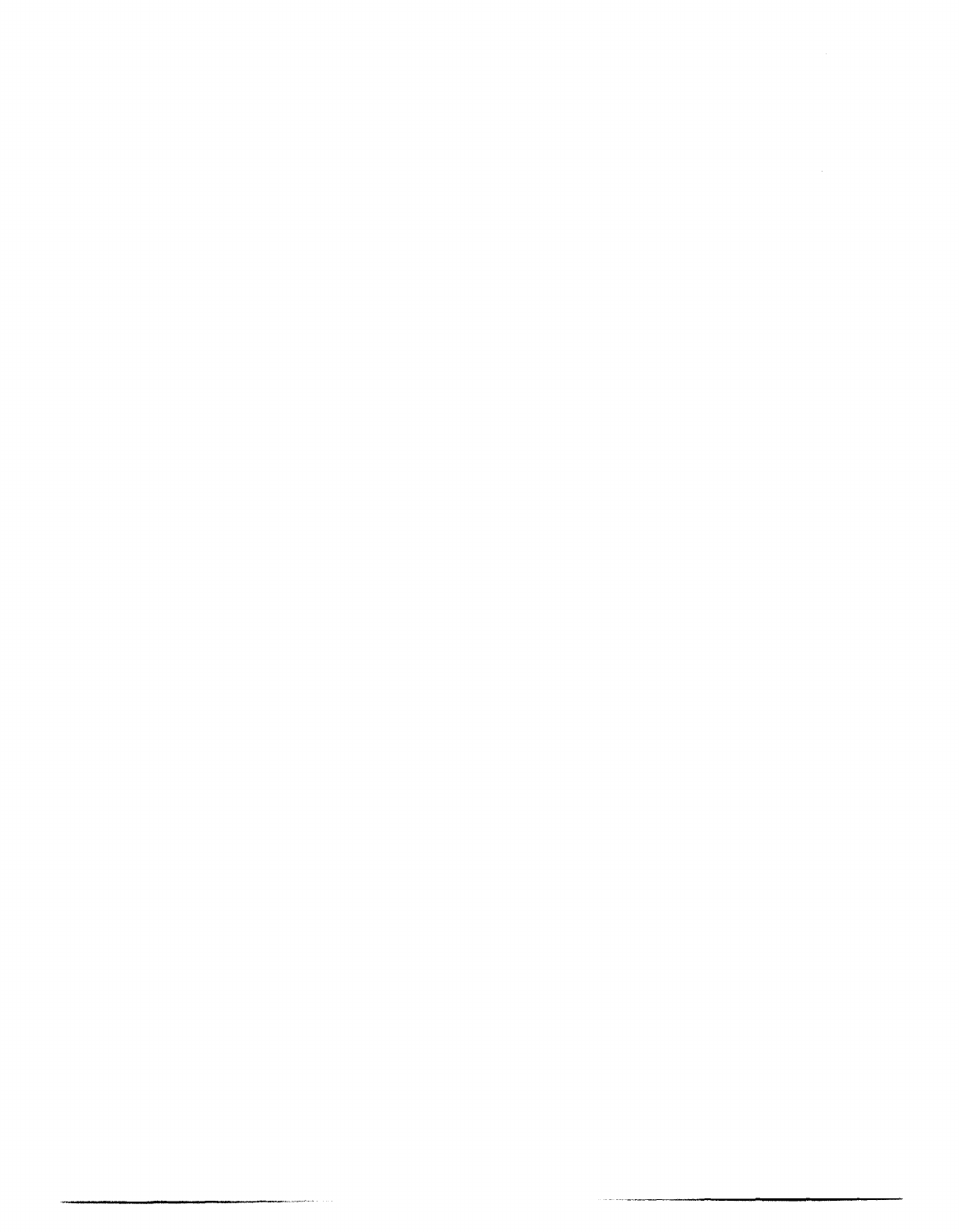